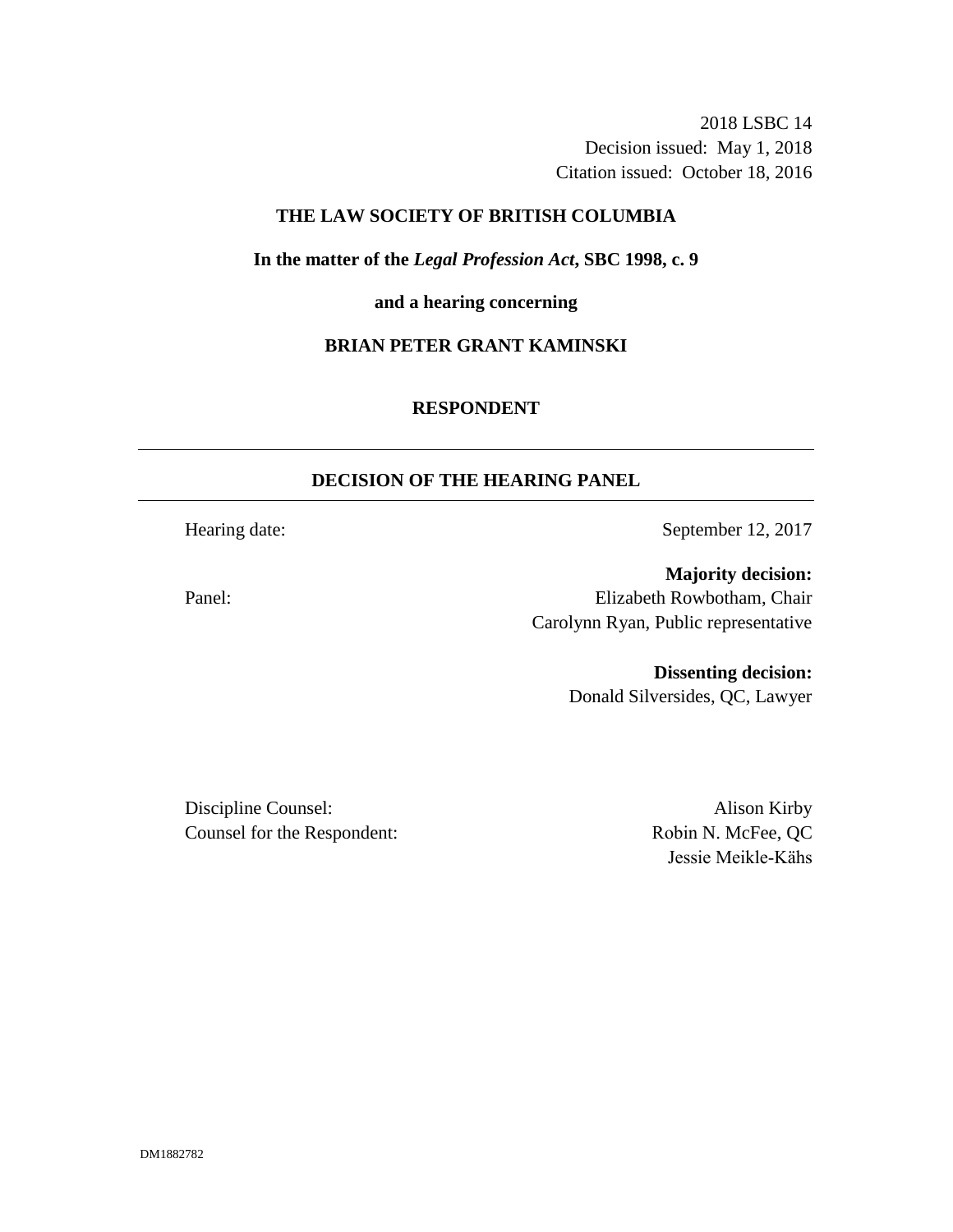# **MAJORITY DECISION OF ELIZABETH ROWBOTHAM AND CAROLYNN RYAN**

# **INTRODUCTION**

#### **The citation**

- [1] The citation issued to Brian Peter Grant Kaminski contained ten allegations of conduct by Mr. Kaminski that the Law Society asserted constituted professional misconduct or were breaches of the *Legal Profession Act* (the "Act") or the Law Society Rules (the "Rules") and were therefore discipline violations.
- [2] The alleged misconduct by Mr. Kaminski occurred during the period of time between November 20, 2012 and June 15, 2014 while Mr. Kaminski practised law at the law firm of Drysdale Bacon McStravick LLP ("DBM"). Nine of those allegations were the subject of this hearing. They included allegations that, during the period from November, 2012 to June, 2014, Mr. Kaminski received a total of \$33,426 from nine clients, that he misappropriated those funds by depositing them into his personal law corporation's general account when they should have been deposited into either the general account or the trust account of DBM, and that he failed to account to DBM for those funds. It was also alleged that he misrepresented to DBM the amounts billed to, and received from, four of those clients.

## **LEGISLATION AND RULES**

[3] Seven of the ten allegations in the citation included allegations that Mr. Kaminski failed to deposit retainer funds into a pooled trust account, contrary to Rule 3-58 of the Rules. This conduct was alleged to have occurred during the period of time beginning on March 4, 2013 and ending on June 25, 2014. The Rules that were in effect during that period of time were subsequently repealed and replaced or reenacted with the Rules that were in effect both at the time the citation was issued and when the hearing was held. Rule 3-58, which was in effect between March 4, 2013 and June 25, 2014, dealt with the withdrawal of funds from a separate trust account and did not deal with the deposit of funds into a pooled trust account. The current Rule 3-58 deals with the deposit of trust funds in a pooled trust account and is a reenactment of former Rule 3-51, which was in effect at the time the conduct alleged in the citation occurred. Current Rule 3-58 refers to current Rule 3-62, which is a reenactment of Rule 3-54, which was in effect at the time the conduct was alleged to have occurred.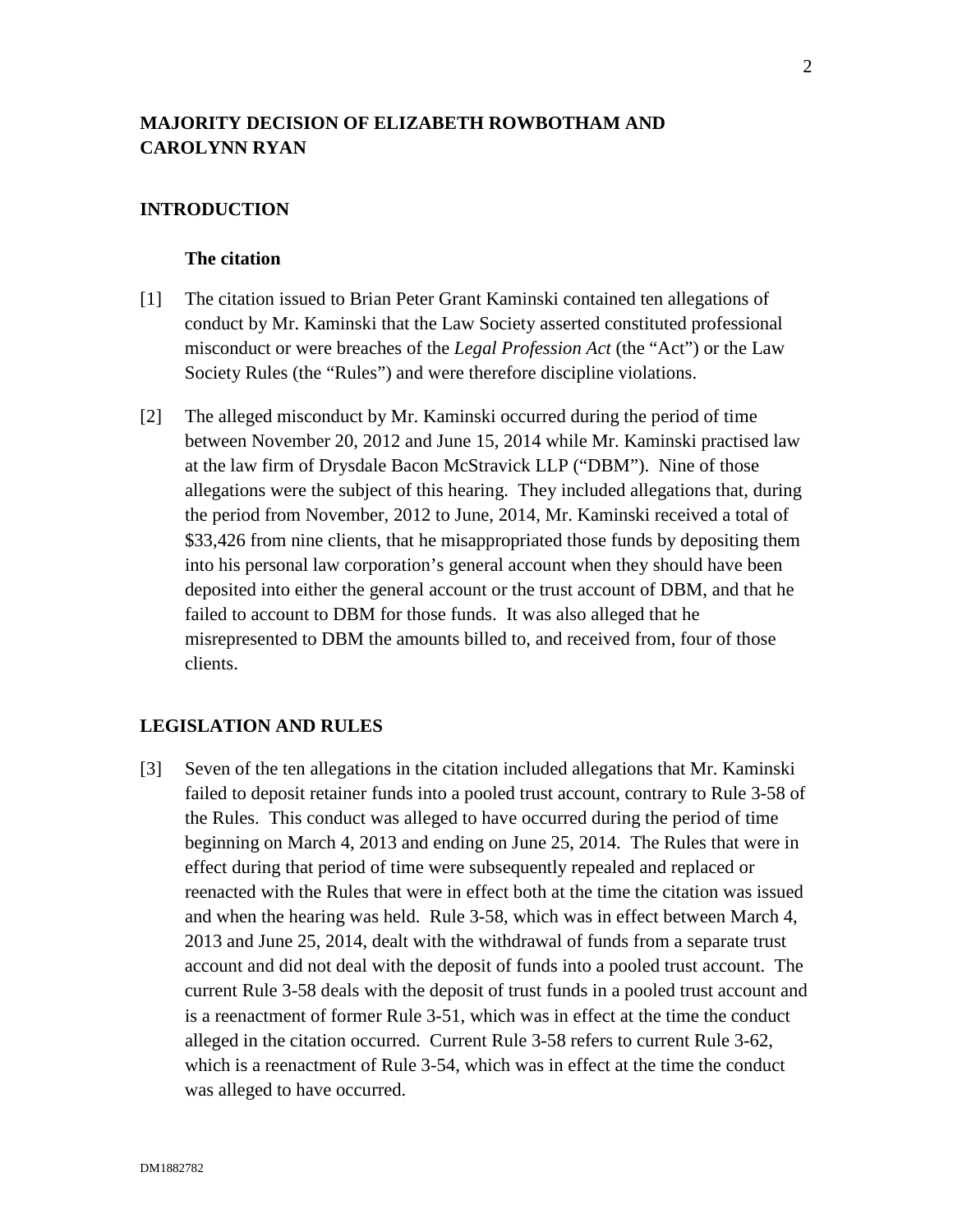[4] The rules below are relevant to this hearing. Rules 3-51 and 3-54 are substantive rules that were in effect during the period of time between November 20, 2012 and June 25, 2014. Rule 4-30 is a current procedural rule.

## **Deposit of trust funds**

- **3-51**(1) Subject to subrule (3) and Rule 3-54, a lawyer who receives trust funds must deposit the funds in a pooled trust account as soon as practicable. ...
	- (3) Despite subrule (1), a lawyer who received trust funds with instructions to place the funds otherwise than in a pooled trust account may place the funds in a separate trust account in accordance with section 62(5) of the Act and Rule 3-53.
	- (4) Unless the client instructs otherwise in writing, a lawyer must deposit trust funds in an account in a designated savings institution.
	- (5) As soon as it is practicable, a lawyer who deposits into a trust account funds that belong partly to a client and partly to the lawyer or the lawyer's firm must withdraw the lawyer's or firm's funds from the trust account.

## **Cheque endorsed over**

**3-54** If a lawyer receives a cheque payable to the lawyer in trust and, in the ordinary course of business, pays the cheque to a client or to a third party on behalf of the client, in the form in which it was received, the lawyer must keep a written record of the transaction and retain a copy of the cheque.

#### **Conditional admission and consent to disciplinary action**

- **4-30**(1) A respondent may, at least 14 days before the date set for a hearing under this part, tender to the Discipline Committee a conditional admission of a discipline violation and the respondent's consent to a specified disciplinary action.
	- (2) The chair of the Discipline Committee may waive the 14-day limit in subrule (1).
	- (3) The Discipline Committee may, in its discretion, accept or reject a conditional admission and proposed disciplinary action.
	- (4) If the Discipline Committee accepts the conditional admission and proposed disciplinary action, it must instruct discipline counsel to recommend its acceptance to the hearing panel.
	- (5) If the panel accepts the respondent's proposed disciplinary action it must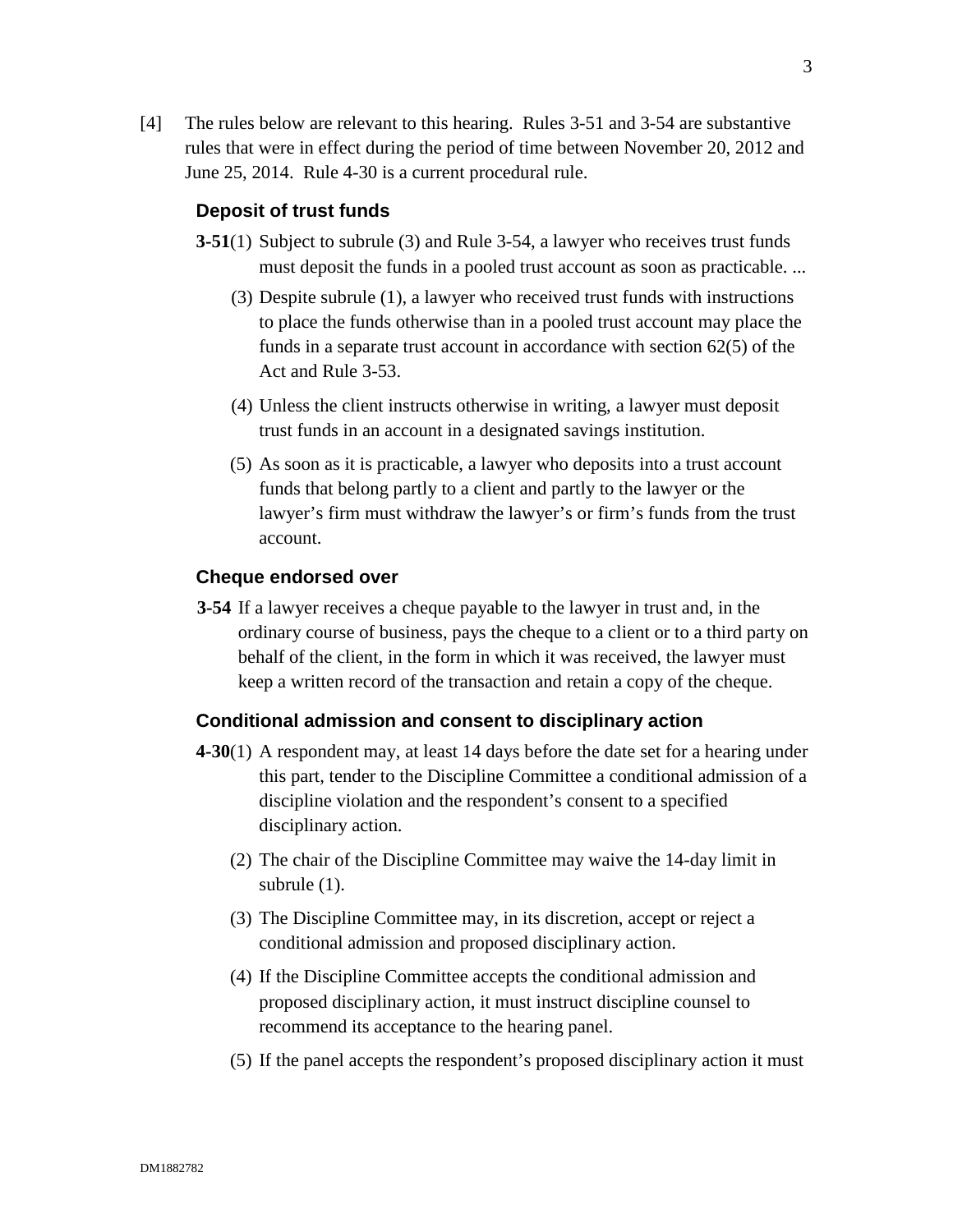- (a) instruct the Executive Director to record the lawyer's admission on the lawyer's professional conduct record,
- (b) impose the disciplinary action that the respondent has proposed, and
- (c) notify the respondent and the complainant of the disposition.

# **CONDITIONAL ADMISSION AND CONSENT TO DISCIPLINARY ACTION**

- [5] Pursuant to Rule 4-30, Mr. Kaminski made the following admissions with respect to his conduct with initials being substituted for the names of clients or their representatives contained in the admissions:
	- (a) between approximately February 26, 2014 and June 4, 2014, in the course of representing N Inc., a client of DBM, Mr. Kaminski:
		- (i) misappropriated the sum of \$1,000 provided by the client to DBM as a retainer;
		- (ii) failed to deposit the retainer funds into a pooled trust account, contrary to Rule 3-58 of the Law Society Rules;
		- (iii) deposited the retainer funds into his law corporation's general account prior to rendering a bill for legal services;
		- (iv) failed to account to DBM for the receipt of the retainer funds;
		- (v) misrepresented to DBM the amounts billed and received from N Inc.
	- (b) between approximately April 16, 2013 and June 16, 2014, in the course of representing S Ltd., a client of DBM, Mr. Kaminski:
		- (i) misappropriated the sum of \$3,000 provided by the client to DBM as a retainer;
		- (ii) failed to deposit the retainer funds into a pooled trust account, contrary to Rule 3-58 of the Law Society Rules;
		- (iii) deposited the retainer funds into his law corporation's general account prior to rendering a bill for legal services;
		- (iv) altered the name of the payee on cheque number 506 signed by FG of S Ltd. without the knowledge or consent of FG;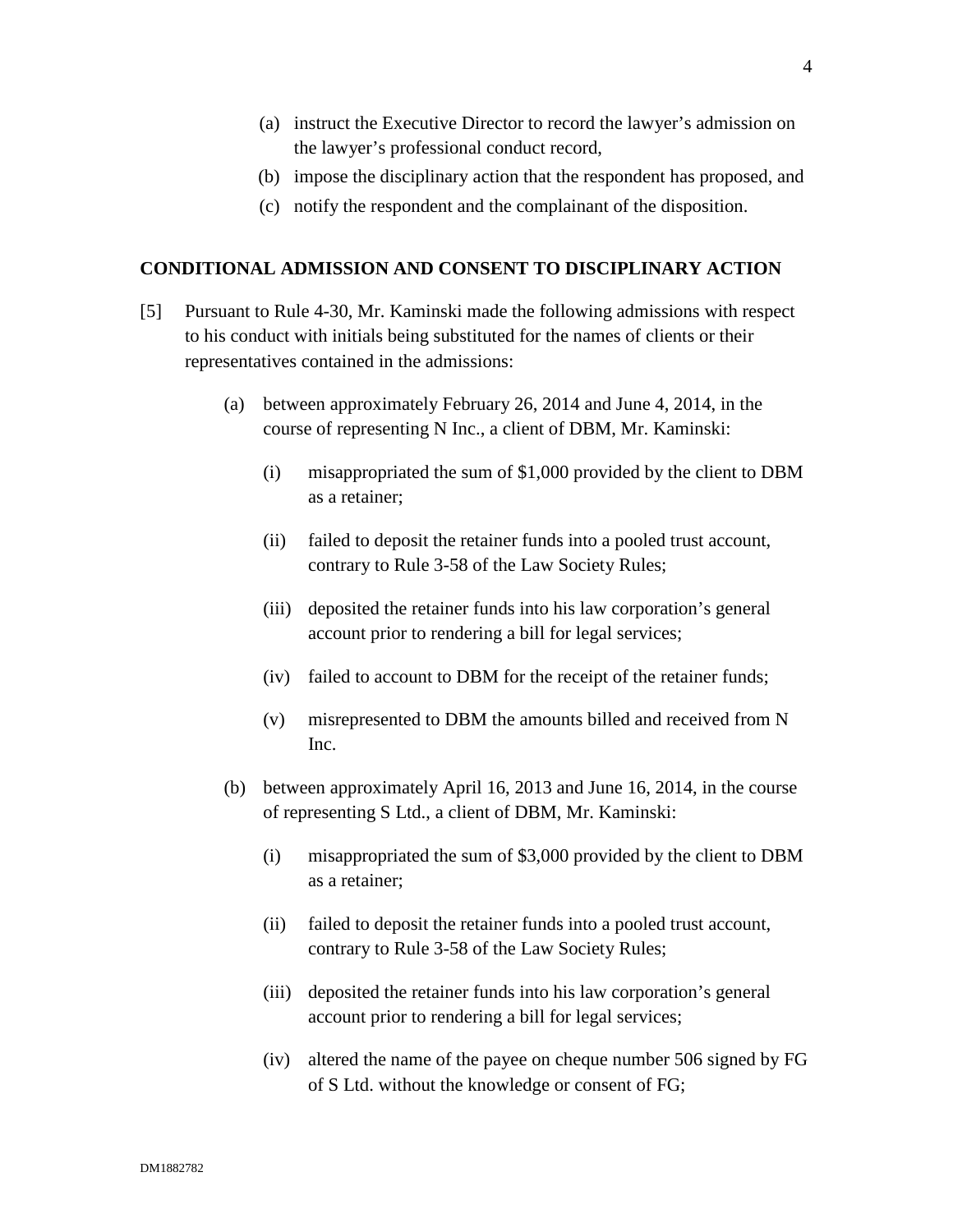- (v) failed to account to DBM for the receipt of the retainer funds;
- (vi) misrepresented to DBM the amounts billed and received from S Ltd.
- (c) between approximately November 2, 2013 and June 25, 2014, in the course of representing D Ltd., a client of DMB, Mr. Kaminski:
	- (i) misappropriated the sum of \$1,000 provided by the client to DBM as a retainer;
	- (ii) failed to deposit the retainer funds into a pooled trust account, contrary to Rule 3-58 of the Law Society Rules;
	- (iii) deposited the retainer funds into his law corporation's general account prior to rendering a bill for legal services;
	- (iv) failed to account to DBM for the receipt of the retainer funds;
	- (v) misrepresented to DBM the amounts billed and received from D Ltd.
- (d) between approximately November 13, 2013 and March 12, 2014, in the course of representing EG, a client of DMB, Mr. Kaminski:
	- (i) misappropriated the sum of \$3,700 provided on behalf of the client to DBM as a retainer;
	- (ii) failed to deposit the retainer funds into a pooled trust account, contrary to Rule 3-58 of the Law Society Rules;
	- (iii) deposited the retainer funds into his law corporation's general account prior to rendering a bill for legal services;
	- (iv) failed to account to DBM for the receipt of the retainer funds.
- (e) between approximately January 16, 2014 and May 15, 2014, in the course of representing RO, a client of DBM, Mr. Kaminski:
	- (i) misappropriated the sum of \$2,050 provided on behalf of the client to DBM as a retainer;
	- (ii) failed to deposit the retainer funds into a pooled trust account, contrary to Rule 3-58 of the Law Society Rules;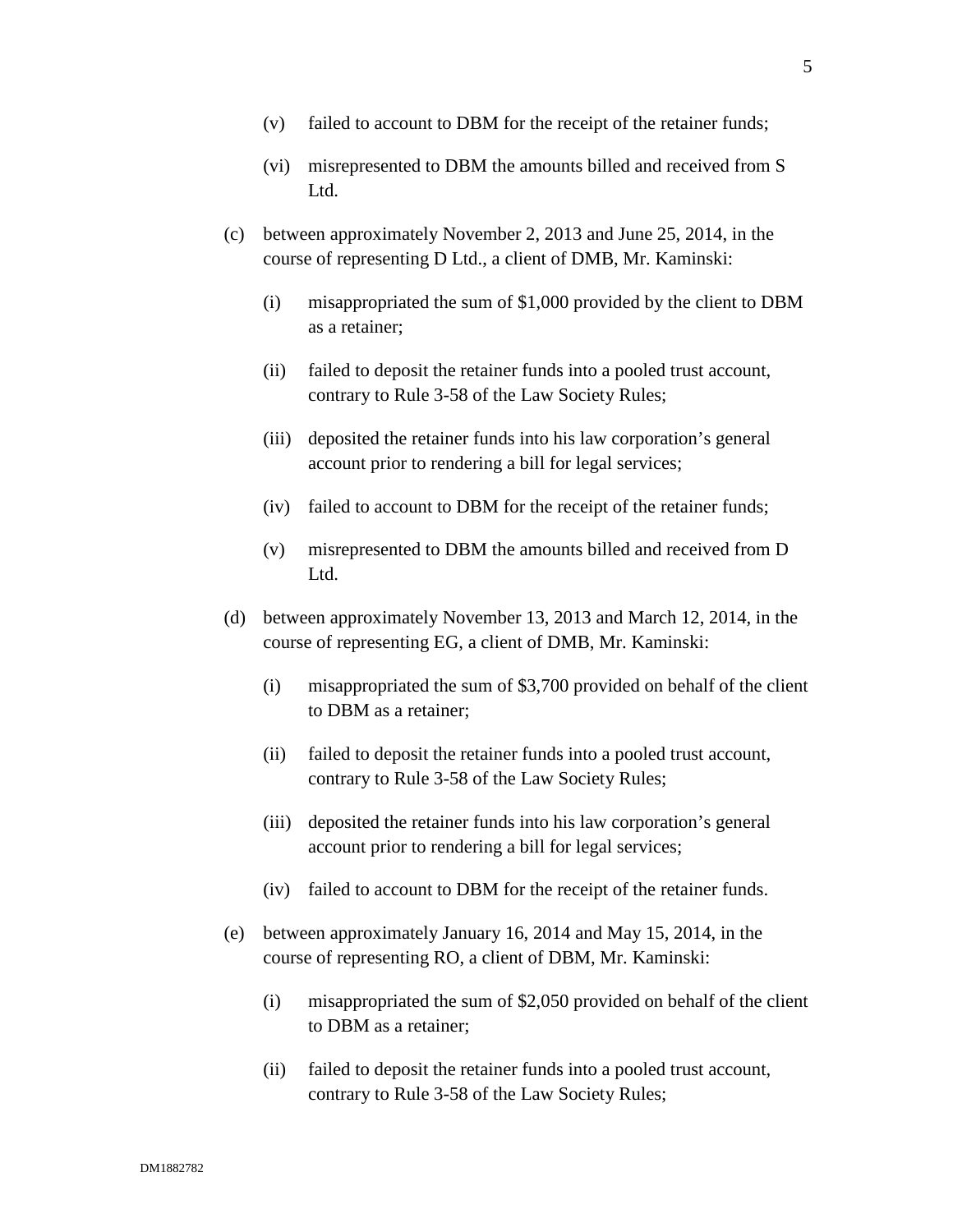- (iii) deposited the retainer funds into his law corporation's general account prior to rendering a bill for legal services;
- (iv) failed to account to DBM for the receipt of the retainer funds.
- (f) between approximately November 9, 2013 and December 4, 2013, in the course of representing T & J Ltd., a client of DBM, Mr. Kaminski:
	- (i) misappropriated the sum of \$200 provided by the client to DBM as a retainer;
	- (ii) failed to deposit the retainer funds into a pooled trust account, contrary to Rule 3-58 of the Law Society Rules;
	- (iii) deposited the retainer funds into his law corporation's general account prior to rendering a bill for legal services;
	- (iv) failed to account to DBM for the receipt of the retainer funds.
- (g) on or about March 4, 2014, in the course of representing TA, a client of DBM, Mr. Kaminski:
	- (i) misappropriated the sum of \$2,300 provided by the client to DBM as a retainer;
	- (ii) failed to deposit the retainer funds into a pooled trust account, contrary to Rule 3-58 of the Law Society Rules;
	- (iii) failed to account to DBM for the receipt of the retainer funds.
- (h) between approximately November 28, 2012 and November 30, 2012, in the course of representing U Ltd., a client of DBM, Mr. Kaminski:
	- (i) misappropriated the sum of \$8,176 provided by the client to DBM as payment on account of services rendered;
	- (ii) substituted his own invoice to the client in the place of an invoice dated September 18, 2012 in the amount of \$8,176 from DBM;
	- (iii) asked the client to alter the name of the payee on a cheque dated November 28, 2012 in the amount of \$8,176 signed by JD of U Ltd. in payment of the DBM invoice;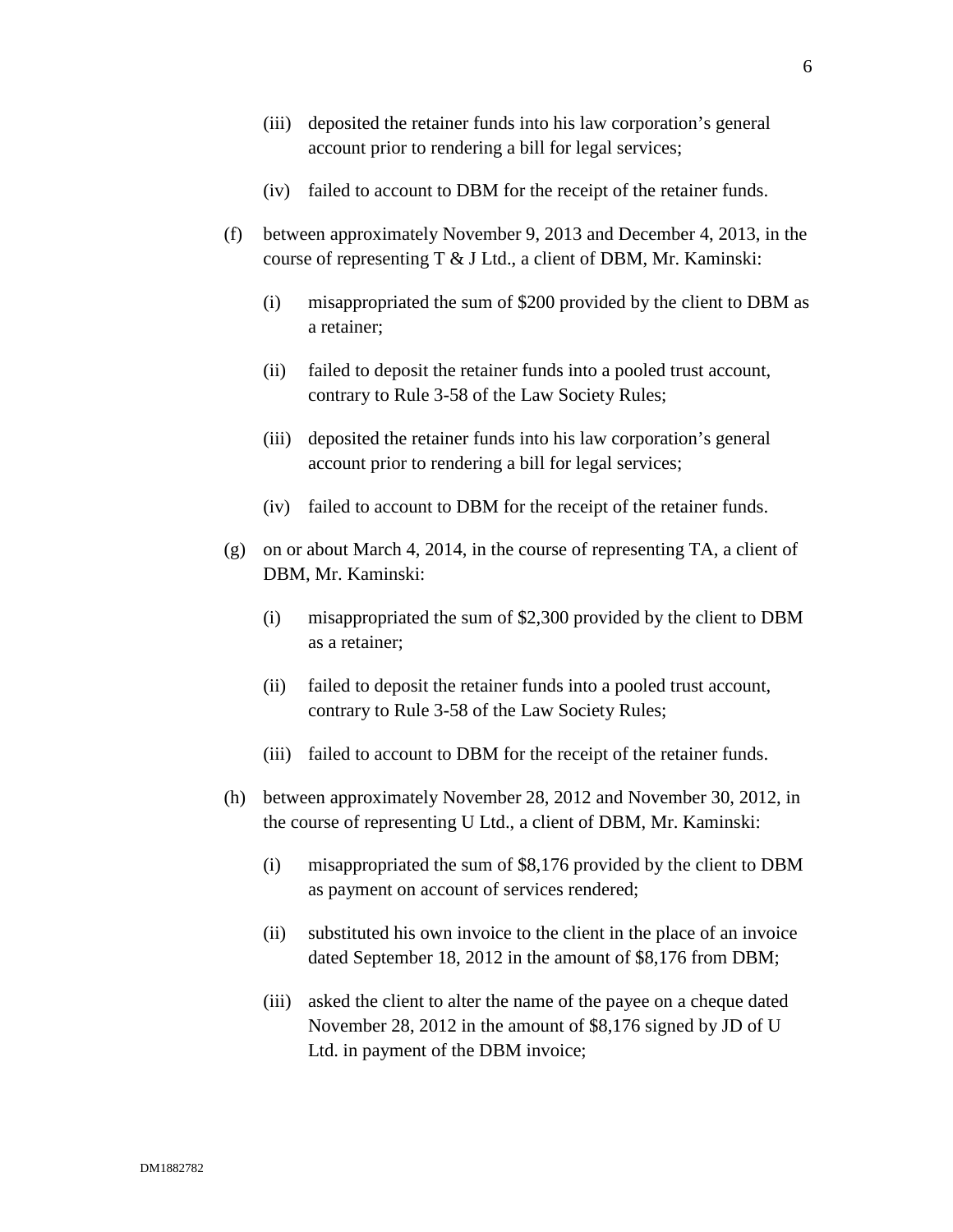- (iv) failed to account to DBM for the receipt of the funds delivered by U Ltd. in payment of the DBM invoice;
- (v) misrepresented to DBM the amounts billed and received from U Ltd.
- (i) between approximately June 26, 2013 and June 17, 2014, in the course of representing A Group, a client of DBM, Mr. Kaminski misappropriated a total of \$12,000 provided by the client to DBM on behalf of one or more of the 16 investors listed in Schedule "A" to the citation as either a retainer or payment on account of services rendered.
- [6] These admissions by Mr. Kaminski were almost identical to the allegations set out in the citation, with two exceptions. First, Mr. Kaminski, in his written letter setting out his admissions, specifically stated that he did not admit the ninth allegation contained in the citation. Second, the eighth allegation contained in the citation was that Mr. Kaminski had altered the name of the payee on a cheque dated November 28, 2012 in the amount of \$8,176 signed by JD of U Ltd., which Mr. Kaminski did not admit to. Instead, Mr. Kaminski, in his admissions with respect to that allegation, admitted that he asked the client to alter the name of the payee on the cheque, as set out in sub-para. 5(h), above.
- [7] In addition to his admissions with respect to his conduct, Mr. Kaminski admitted that the conduct described in para. 5, above, constitutes professional misconduct.
- [8] Mr. Kaminski also consented in writing to the following disciplinary action:
	- (a) a suspension of three months commencing on the first day of the month following the hearing panel's decision or such other day as the hearing panel may order; and,
	- (b) costs in the amount of \$2,551 payable on or before one year from the date of pronouncement of the decision of the hearing panel or such other day as the hearing panel may order.
- [9] The Discipline Committee accepted the conditional admission and proposed disciplinary action that was consented to by Mr. Kaminski, and discipline counsel recommended to the panel at this hearing that it accept those admissions and the proposed disciplinary action.
- [10] Discipline counsel informed the Hearing Panel that, in recommending the acceptance of the conditional admission and proposed disciplinary action, the Law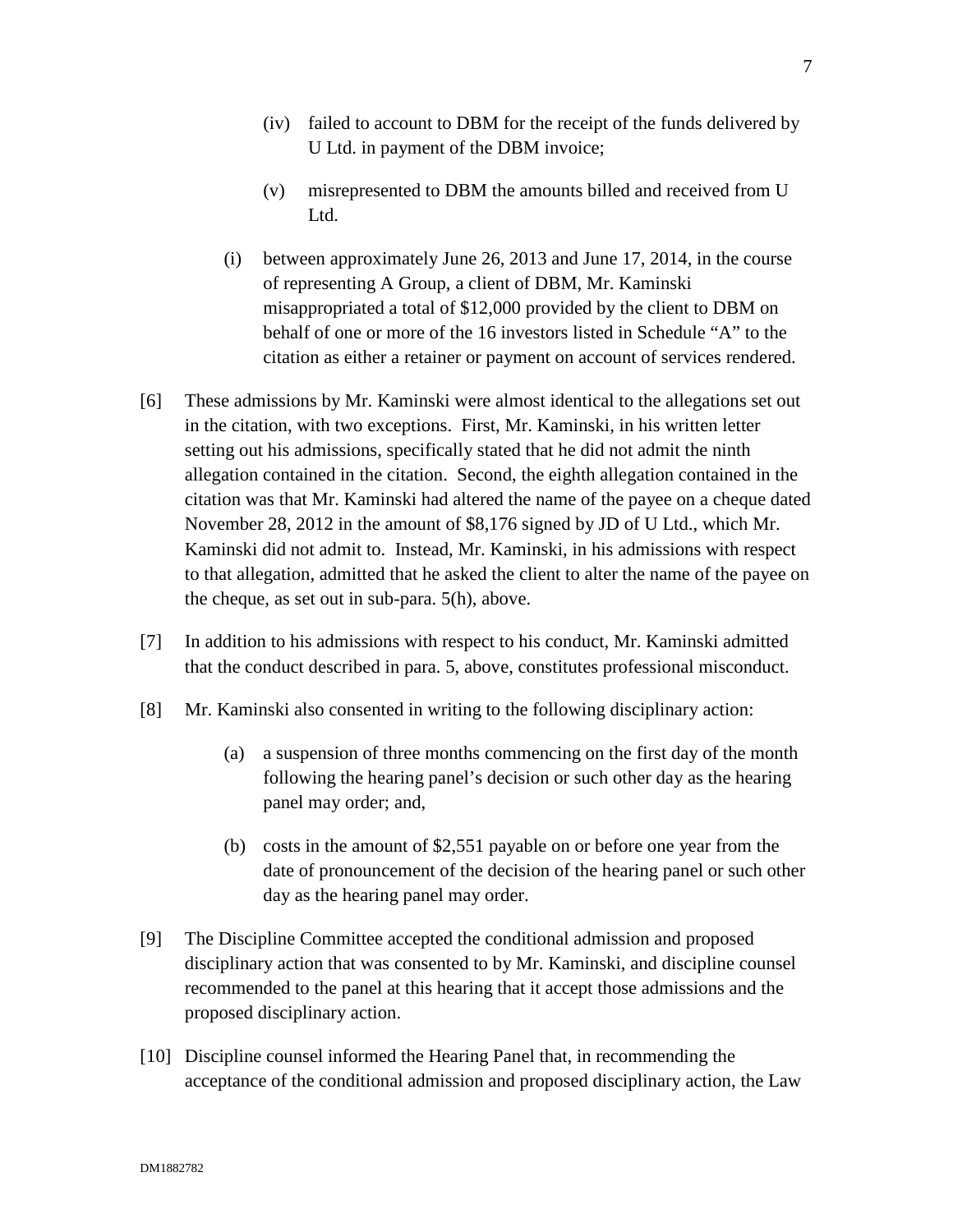Society agreed not to proceed with the ninth allegation of the citation, which was not admitted by Mr. Kaminski.

[11] Under Rule 4-30, the Panel may only accept or reject the proposed disciplinary action. If it does not accept the proposed disciplinary action then it may not rely on the conditional admission or make any findings of fact or determinations or impose any disciplinary action.

#### **ADDITIONAL FACTS AND EVIDENCE**

- [12] In addition to the facts set out in Mr. Kaminski's admissions, an agreed statement of facts that contained extensive documentation, including a transcript of an interview of Mr. Kaminski conducted by a lawyer employed with the Law Society's Investigations Monitoring & Enforcement Group on June 2, 2015, was filed as an exhibit. Also filed as exhibits were an affidavit sworn by Mr. Kaminski on July 6, 2017 and four letters, three of which were written by lawyers and one by a client of Mr. Kaminski. The relevant additional facts are set out below.
- [13] Mr. Kaminski became a member of the Law Society of British Columbia on May 14, 1993, and thereafter he practised primarily in the fields of corporate and commercial law and, to a lesser extent, in the fields of administrative law and civil litigation. In 1997, he incorporated Brian P. Kaminski Law Corporation ("Kaminski Law Corp.") and thereafter continued his practice through Kaminski Law Corp.
- [14] Mr. Kaminski, through Kaminski Law Corp., practised with DBM from February 16, 2004 until June 24, 2014. DBM was, at the time relevant to the citation, a limited partnership of two partnerships. One of the constituent partnerships was a firm known as Drysdale Kaminski Holland Law Firm ("DKH") formed effective March 31, 2010, the partners of which were Donald Drysdale, Mr. Kaminski and Laura Holland or their respective law corporations. The other was a partnership formed by Joseph McStravick, Christopher Bacon and Sharene Orstad ("MBO").
- [15] DKH and MBO had an agreement that provided that they would share expenses but that each of DKH and MBO would be entitled to, and receive, the profits earned from the practice of law by their respective partners. Messrs. Drysdale and Kaminski and Ms. Holland had a written partnership agreement by which they agreed that all profits of the practice of law by them or their respective law corporations would be shared equally between the three partners.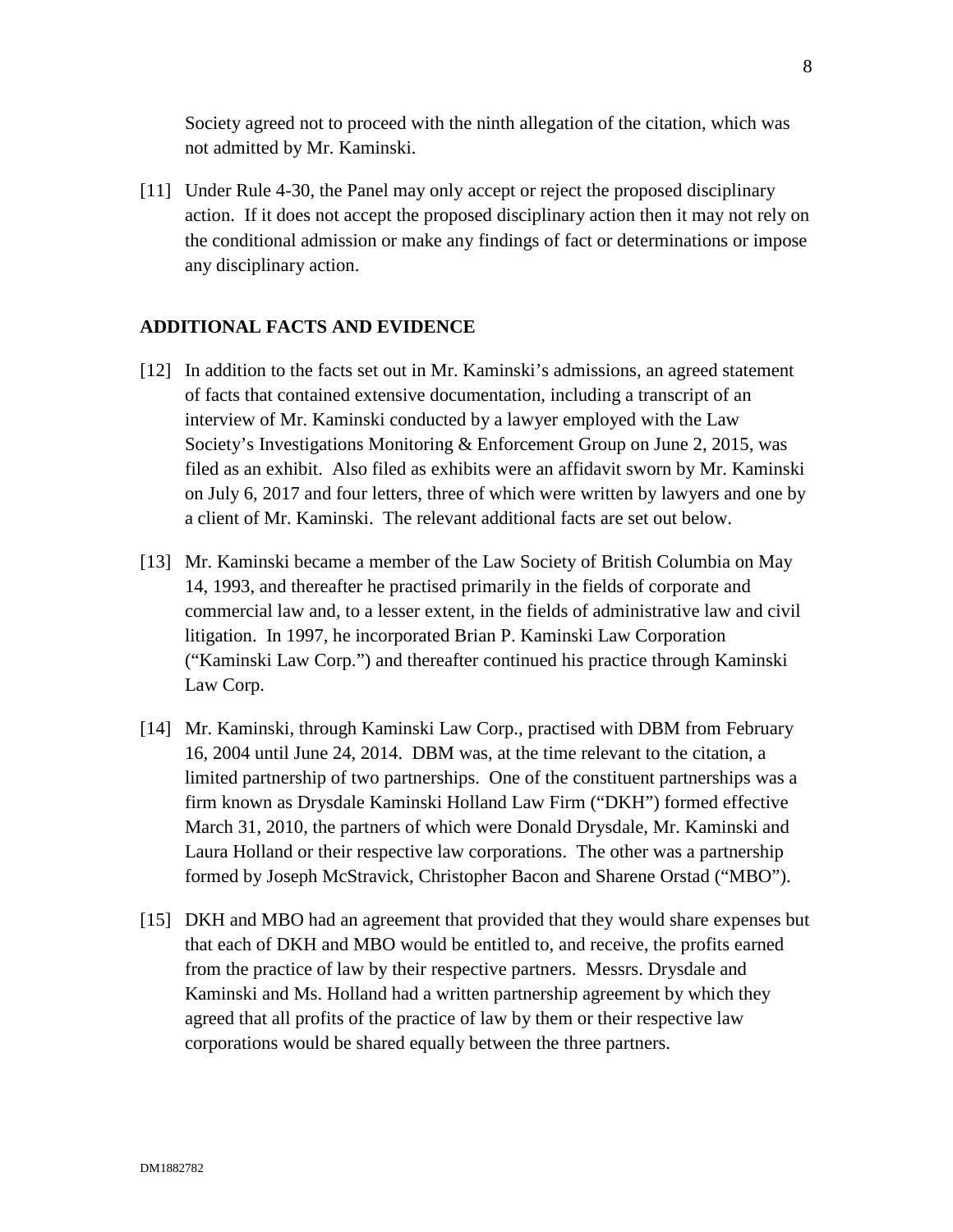- [16] Kaminski Law Corp. maintained two general accounts but did not maintain a trust account. All trust monies received by Kaminski Law Corp. or DKH were to be deposited to a trust account maintained in the name of DBM.
- [17] In 2007, Mr. Kaminski, after being approached by his partner, Mr. Drysdale, agreed to become a shareholder in TRE Ltd., a company engaged in real estate developments in the interior of British Columbia. TRE Ltd. obtained financing from an institutional lender (the "Primary Lender") in the amount of \$2,200,000 (the "Primary Financing"), from a private lender (the "Secondary Lender") in the amount of \$1,350,000 (the "Secondary Financing") and from a group of private lenders (the "Tertiary Lenders") in the amount of \$1,000,000 (the "Tertiary Financing").
- [18] As shareholders of TRE Ltd., both Mr. Kaminski and Mr. Drysdale guaranteed payment of the Primary Financing, Secondary Financing and Tertiary Financing.
- [19] The real estate development business of TRE Ltd. encountered financial difficulties, and the Primary Lender commenced an action against Mr. Kaminski pursuant to his guarantee and obtained a judgment against him in the amount of \$3,095,421.71 on September 21, 2011. Actions were also commenced by the Tertiary Lenders pursuant to Mr. Kaminski's guarantees. On November 1 and 2, 2011, judgments were obtained against Mr. Kaminski by one Tertiary Lender in the amount of \$100,000, by two Tertiary Lenders, separately, in the amount of \$200,000 each, and by another two Tertiary Lenders, separately, in the amount of \$250,000 each.
- [20] In 2013, the Secondary Lender made demand upon Mr. Kaminski pursuant to the terms of his guarantee of the Secondary Financing.
- [21] In either late 2011 or early 2012, Messrs. Drysdale and Kaminski entered into a payment plan with creditors of TRE Ltd. to whom they had granted guarantees that included a lump-sum initial payment of approximately \$540,000. Mr. Kaminski and his wife borrowed monies secured by a second mortgage on their residence to finance his share of this initial payment. During 2012, Messrs. Drysdale and Kaminski entered into an agreement with one of the creditors to pay them \$5,000 per month. Mr. Kaminski's share of this monthly payment was \$2,500.
- [22] From 2012 until he filed an assignment in bankruptcy on August 8, 2014, Mr. Kaminski's income was insufficient to meet his financial obligations. In the Law Society interview on June 2, 2015, Mr. Kaminski described his financial circumstances during this period as very desperate. He said that he became unable to pay his expenses with the income he was earning when he started in 2012 to pay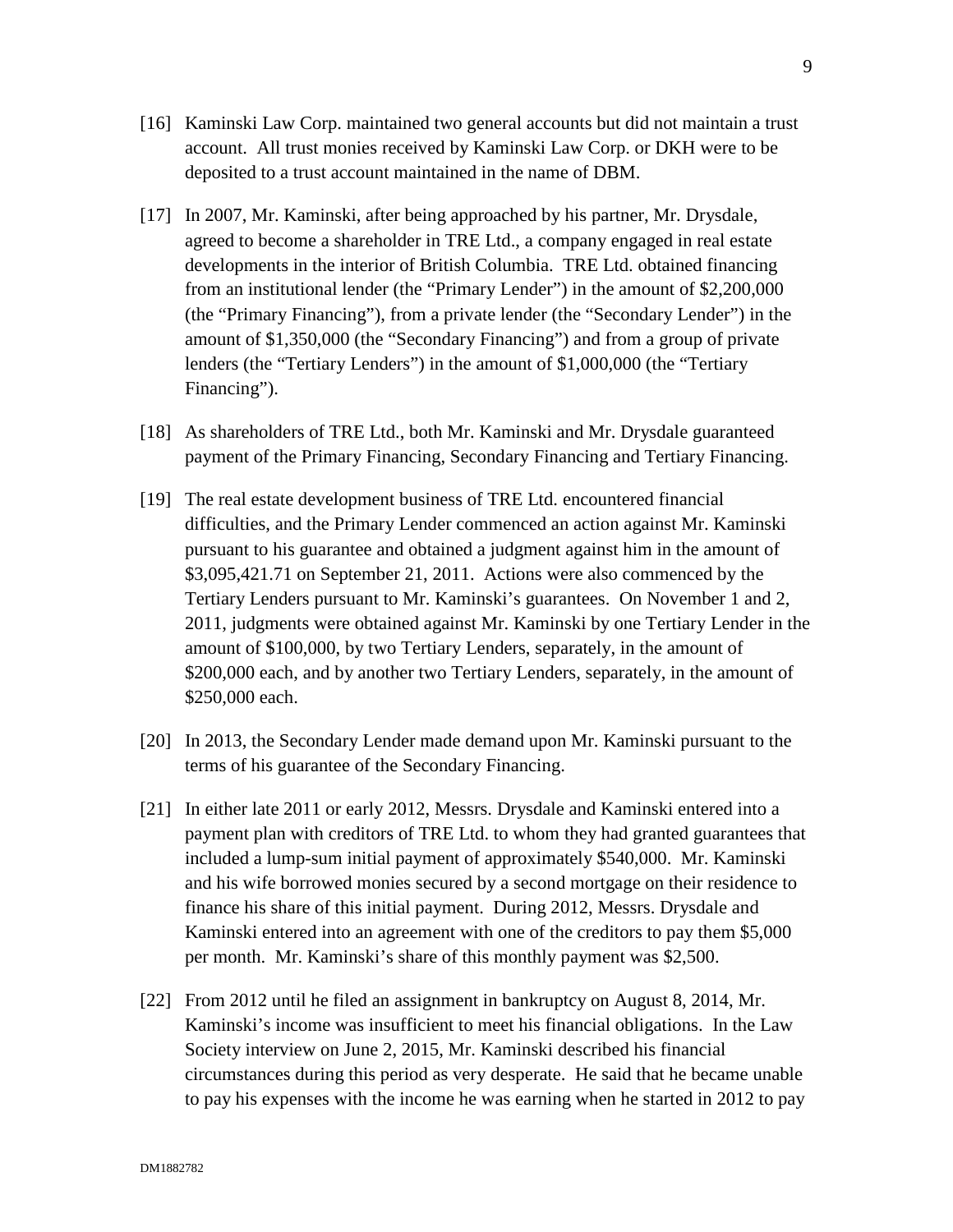\$2,500 a month to the creditor with whom he and Mr. Drysdale had made a settlement.

- [23] As a result of financial pressures, Mr. Kaminski began to defraud his DKH partners in 2012 by taking monies that were payable by clients to DBM that should have been shared equally with Mr. Drysdale and Ms. Holland and paying, or causing them to be paid, instead to Kaminski Law Corp. These monies were paid, or should have been paid, to DBM either in trust by way of a retainer or to pay bills for legal services. Mr. Kaminski wrongfully took these monies in one of four ways.
- [24] One method used by Mr. Kaminski was that, when he received a cheque from a client payable to DBM, he would type "For deposit to Brian B. Kaminski Law Corp." or similar words on the back of the cheque and then sign it as authorized signatory of DBM. He would then deposit the cheque to the general account of Kaminski Law Corp. In each case, these monies should have been paid to DBM and deposited to either its trust account or its general account.
- [25] A second method was that Mr. Kaminski would request that the client leave the payee of the cheque blank and, after receiving the cheque, Mr. Kaminski would make the cheque payable to Kaminski Law Corp. and deposit it to the general account of Kaminski Law Corp. In each of these cases, the payee should have been DBM.
- [26] A third method was that Mr. Kaminski would cross out the name of the payee as completed by a client and insert Kaminski Law Corp. as the payee. In his interview with the Law Society, Mr. Kaminski said that, whenever he used this method he told the client that he was changing the name of the payee.
- [27] In addition to altering or improperly completing or endorsing cheques made by clients, Mr. Kaminski also prepared and delivered to certain clients bills that showed they were from Kaminski Law Corp. and not DBM. Mr. Kaminski told the Law Society during his interview that those bills should have been from DBM and the only reason he did that was in order to divert the payments to Kaminski Law Corp. and to have the client write a cheque payable to Kaminski Law Corp. instead of DBM. In describing the instances in which he issued a Kaminski Law Corp. bill to a client instead of a DBM bill, Mr. Kaminski told the Law Society:

It was never a situation where I planned in advance to bill a particular file under my law corp. versus Drysdale Bacon McStravick. It was usually a circumstance where I would have a \$10,000 Revenue Canada payment coming up and I didn't have the money to make that payment and then I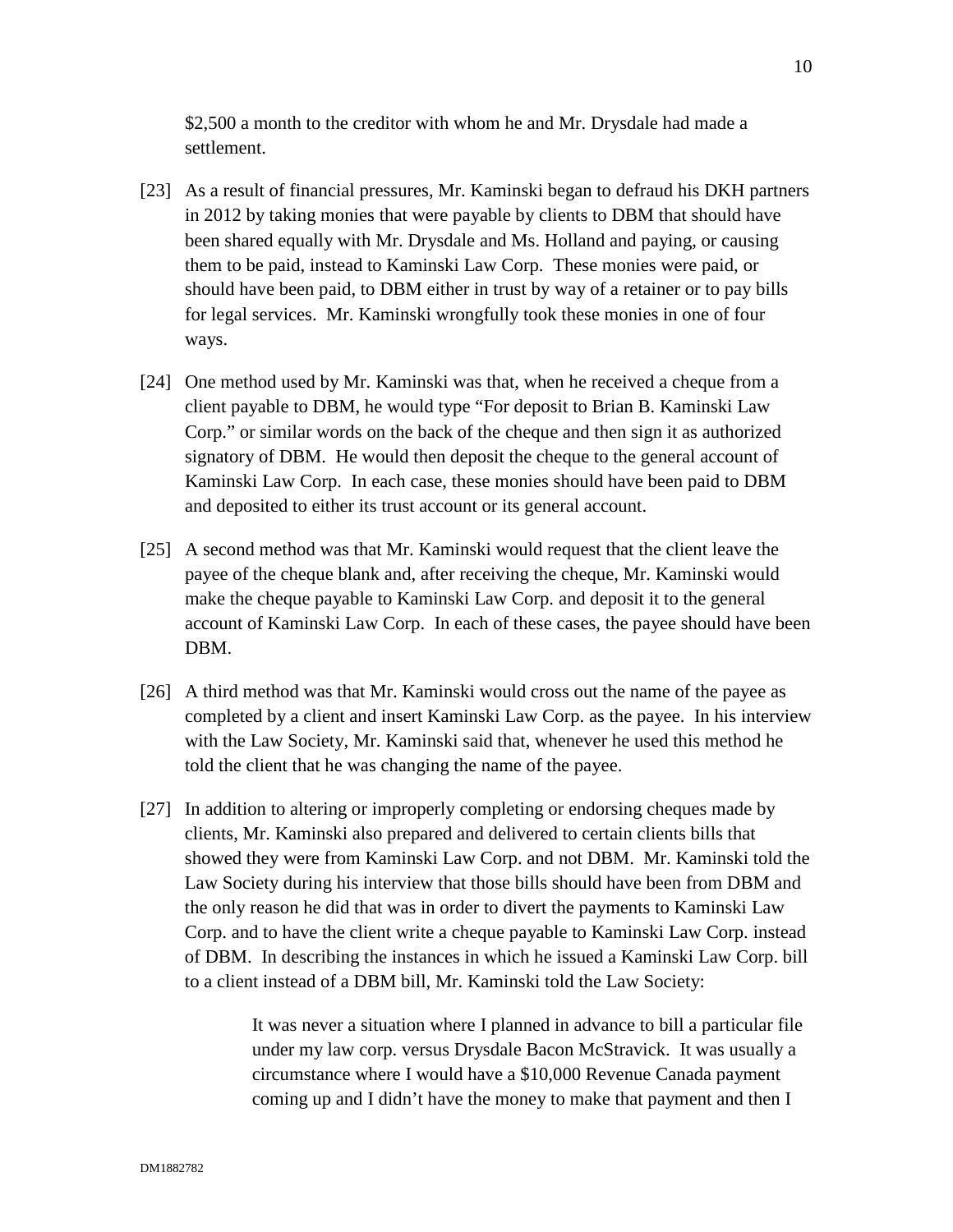would look at a file that was about to be billed and say, I can use some of these funds to help me pay the bill.

- [28] In each case, the endorsement of cheques payable to DBM for deposit to Kaminski Law Corp., the insertion of Kaminski Law Corp. as the payee in blank cheques, the change of name of the payee and issuing Kaminski Law Corp. bills for fees and charges payable to DBM were acts done by Mr. Kaminski without the knowledge or consent of any partner of either DBM or MBO or any employee of those partnerships or DBM. In each case, the changes were made by Mr. Kaminski with the intent that he would deprive his partners in DKH of the benefit of the two-thirds of those payments that they were entitled to receive.
- [29] In several cases where clients made payments as a retainer, some or all of the legal services that were to be provided as part of that retainer were not performed before the retainers were deposited to the general account of Kaminski Law Corp., although Mr. Kaminski told the Law Society in his interview that every client who paid a retainer that was deposited to the account of Kaminski Law Corp. did eventually receive the legal services for which the retainer was provided.
- [30] In some cases, where a retainer had been paid by a client, Mr. Kaminski prepared a DBM bill to the client for performing the services for which the retainer had been provided but did not show on the bill that it had been paid, or was to be paid, with the retainer received from the client. This resulted in the records of DBM showing that there was an account receivable from the client for the amount of the bill. In these cases, Mr. Kaminski instructed the bookkeeping staff of DBM to write off the account in order to conceal from both the client and DBM that a retainer had been paid but had never been received by DBM because the retainer cheque had been deposited to the account of Kaminski Law Corp.
- [31] Mr. Kaminski told the Law Society that, when he took monies for retainers that were payable, or should have been payable, to DBM he knew the funds should have been deposited into the trust account of DBM.
- [32] During his interview by the Law Society, Mr. Kaminski stated the following with respect to the retainers that should have been paid to DBM, in trust, but were instead deposited to the Kaminski Law Corp. general account:

What the objective was at the time was to relieve some financial pressures that were on me and it was my intention that once my financial circumstances changed that I would, I guess, re-account to the firm for those fees that I had diverted to myself and that was always my intention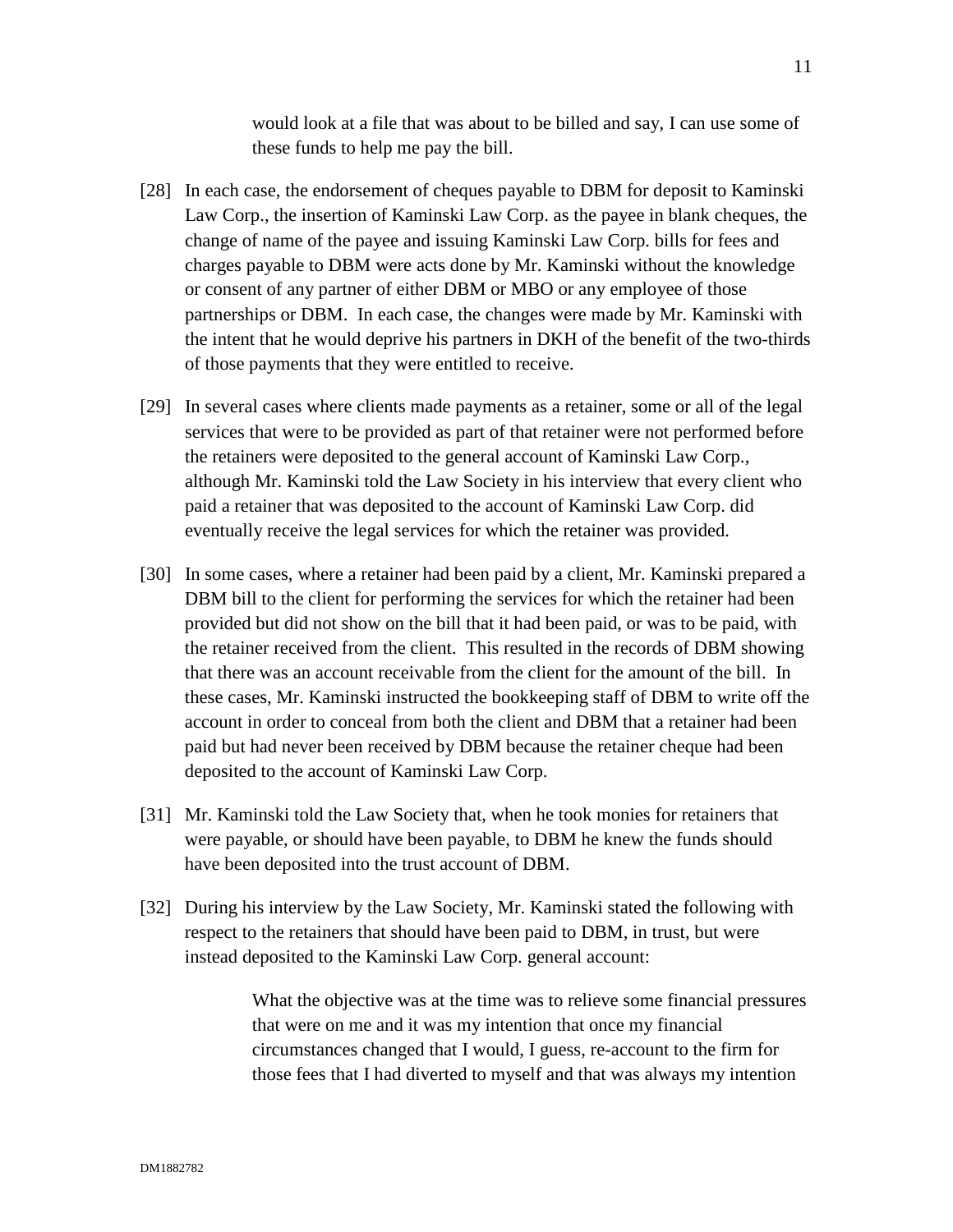throughout this process. It was never meant to be a long-term situation, more of a short-term stop gap measure.

[33] The admission by Mr. Kaminski set out in para. 5(i) above related to services provided to a client whose business it was to assist potential foreign investors who wished to immigrate to the United States of America under a program whereby qualified individuals who were prepared to invest \$500,000 in a business in that country might have their applications approved if they provided proof they were able to make such an investment. DBM agreed to act as an escrow holder with respect to \$500,000 in United States currency paid to DBM, in trust, for each investor for an agreed fee of \$750 payable for each investor. During the period of time from June 26, 2013 to June 17, 2014, Mr. Kaminski issued bills for legal fees of \$750 each in respect of monies paid to and held in trust by DBM for 42 investors. Mr. Kaminski took cheques payable to DBM for 16 of these bills, being \$12,000 in the aggregate, endorsed them for deposit to Kaminski Law Corp. and deposited the cheques to the general account of Kaminski Law Corp. The cheques were delivered to the law offices of DBM by mail and upon receipt were placed in an employee's in-tray. In his interview with the Law Society, Mr. Kaminski described how he dealt with those 16 cheques as follows:

> If I saw the cheque there and it was a situation where I needed some money, I would take the cheque to the typewriter and type "Please make payable to Brian B. Kaminski Law Corporation" and endorse it and deposit it to my law corporation account.

- [34] Mr. Kaminski also said in his interview that he knew it was wrong to take these cheques and deposit them to the account of Kaminski Law Corp. and that the payments were payments of fees that should have been paid to DBM.
- [35] On or about June 17, 2014, some of the misappropriations by Mr. Kaminski were discovered by other lawyers in the DBM firm. When confronted he admitted he had wrongfully taken money payable to DBM and converted it to his own use to Kaminski Law Corp.
- [36] On or about June 18, 2014 one of those lawyers, on behalf of herself and five other lawyers in the law firm, including Ms. Holland, wrote to the Law Society to report that Mr. Kaminski had caused his law corporation to collect \$1,000 paid to DBM in trust as a retainer without notice to his partners or management and that he had confessed to doing so. That report included the conduct of Mr. Kaminski admitted by him as set out in para. 5(i) above.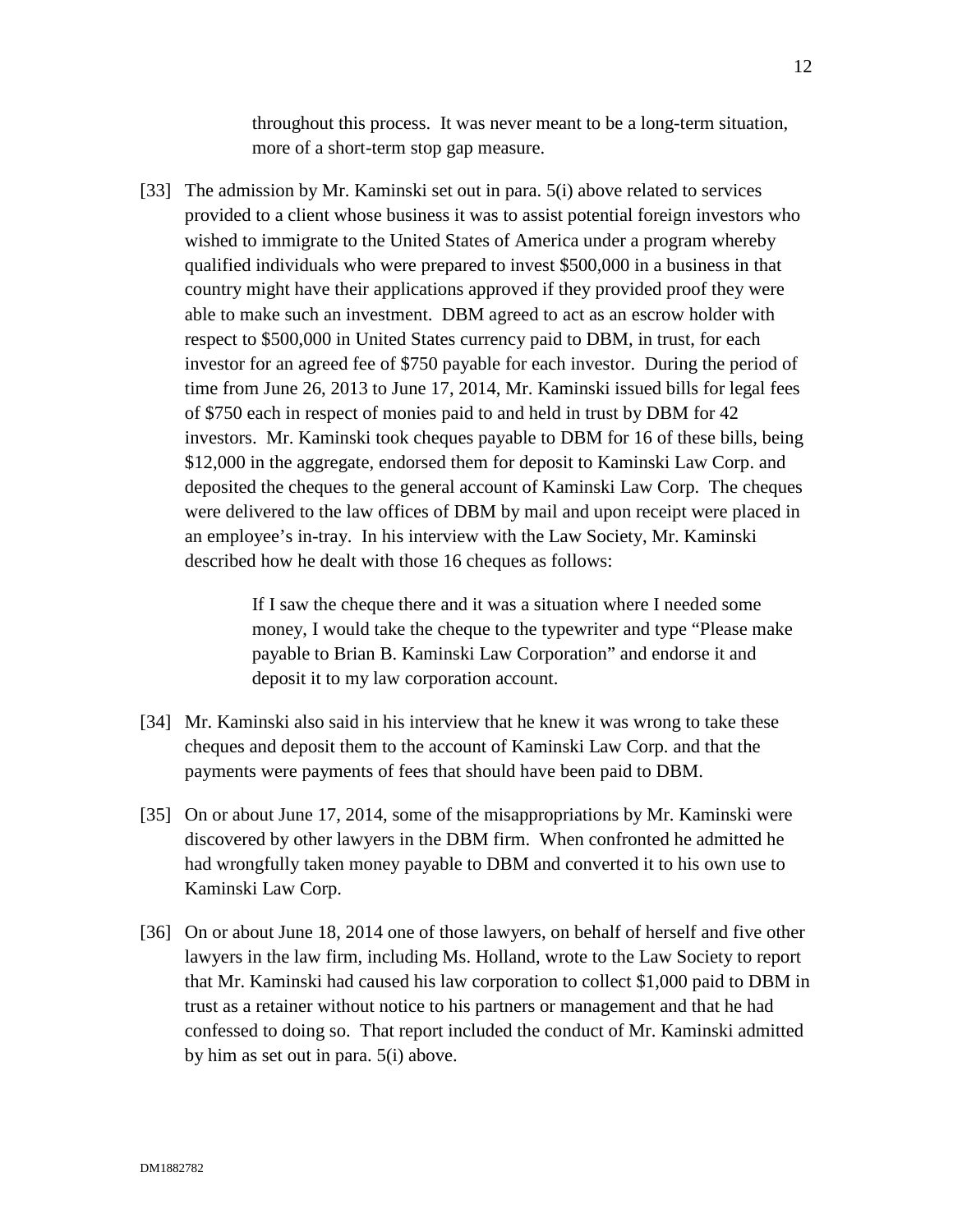[37] Also on June 18, 2014, Mr. Kaminski electronically filed a complaint with the Law Society on its website in which he stated he was wishing to self-report breaches by himself. He described his complaint and the action taken as follows:

## *Details of your complaint.*

There were files were [sic] I took client retainers directly into my law corporation's account rather than to my firm's trust account. In addition, when I received fees from one particular client, I diverted the fees to my law corporation rather than having them run through the law firm. At the time of these events I was and still am under tremendous stress due to my personal finances. This does not justify my actions but explains why I acted as I did.

#### *Explain what attempts you have made, if any, to resolve the problem.*

I have met with the partners of Drysdale Bacon McStravick LLP regarding the matter and they have terminated my employment for cause.

- [38] On July 25, 2014, at the request of the Professional Regulation Department of the Law Society, Mr. Kaminski voluntarily entered into a "practice undertaking and consent" whereby he undertook not to engage in the practice of law except to represent himself in his personal capacity, with or without the expectation of a fee, gain or reward, whether direct or indirect and to change his practice status to nonpractising on or before July 28, 2014.
- [39] On or about April 28, 2017, with the consent of the Law Society, Mr. Kaminski's 2014 undertaking was amended to permit him to perform paralegal services under the supervision of a practising lawyer approved by the Law Society.
- [40] At the hearing of this matter, a letter dated September 11, 2017 addressed to the Law Society from Donald Drysdale was filed as an exhibit. In his letter, Mr. Drysdale stated that Ms. Holland had withdrawn as a partner of DKH in 2015, at which time he purchased her interest. Mr. Drysdale also indicated that, when he withdrew from the partnership, Mr. Kaminski had been responsible for the corporate records of approximately 400 companies and that, after he withdrew, the partnership had received approximately \$67,000 in payment of accounts that Mr. Kaminski had issued before he ceased being a partner. In his letter, Mr. Drysdale also said that he had agreed with Mr. Kaminski to offset the debts he owed the DKH Partnership against the funds that the partnership would otherwise owe him in payment of accounts issued before he withdrew and the value of the 400 corporate records that remained with the partnership after Mr. Kaminski withdrew.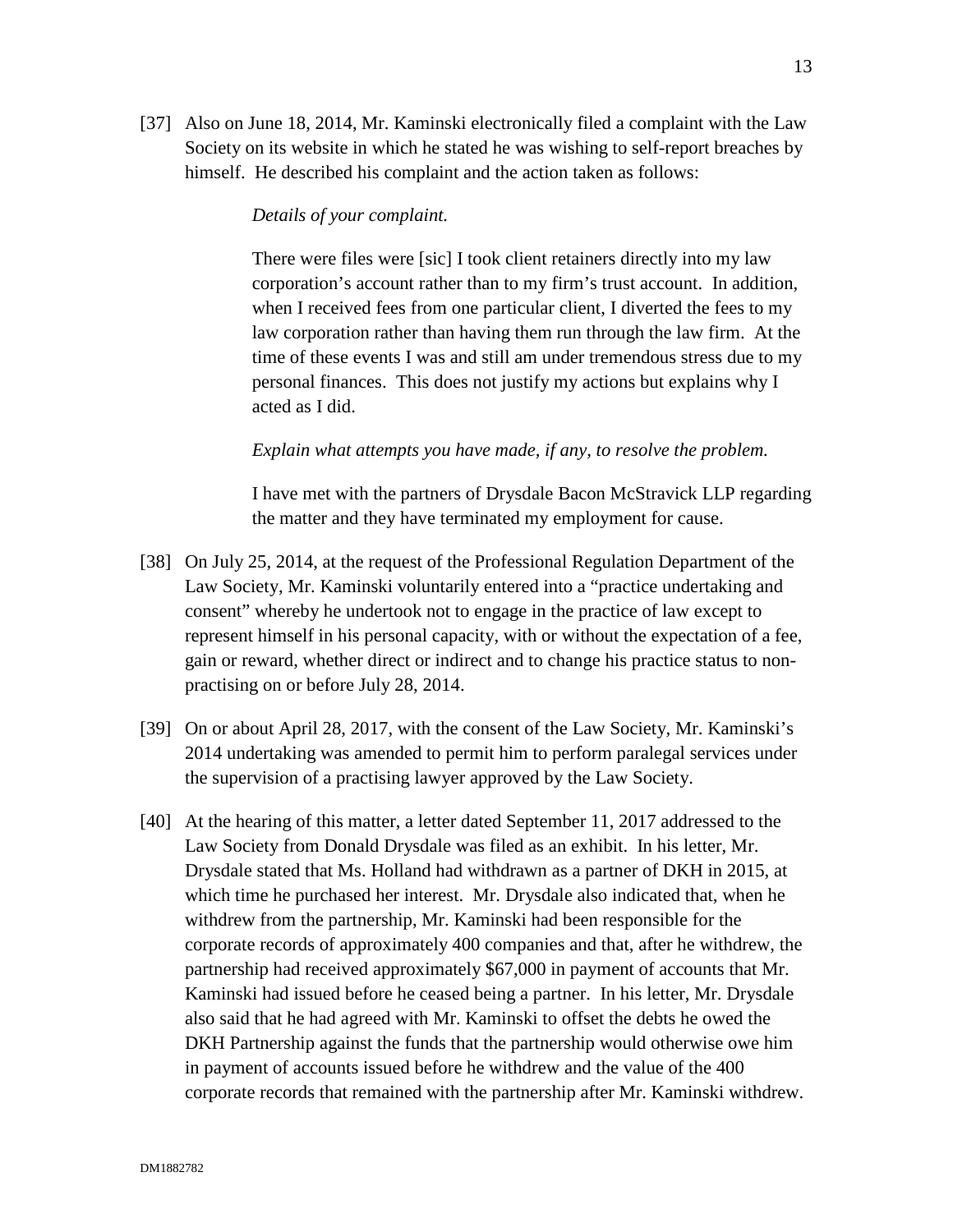Mr. Drysdale said that, as a result of this agreement Mr. Kaminski had fully repaid to the DKH Partnership the monies he took that are the subject matter of the citation.

- [41] Mr. Kaminski swore an affidavit on July 6, 2017, which was filed as an exhibit at the hearing of this matter. In his affidavit, he deposed that the financial difficulties resulting from the failed residential real estate development caused him to suffer adverse health consequences, including inability to sleep and anxiety stress syndrome. He did not discuss his financial situation or his stress or anxiety with anyone, including his wife. His wife had a medical condition that is exacerbated by stress.
- [42] Mr. Kaminski stated that his ability to sleep and his anxiety stress syndrome made it difficult to think clearly and focus and that the stress negatively affected his cognitive functioning and ability to rationally approach matters. He began to consume large amounts of alcohol each evening while he was at home in order to try to put himself to sleep. He deposed that these symptoms took a toll on him mentally and physically, which resulted in him being unable to rationally approach matters of common sense when it came to his personal financial situation. He also stated in his affidavit that he received treatment for his anxiety stress syndrome from his general practitioner in 2014 and 2015 and psychological counselling from a clinical psychologist in late 2014.

# **DETERMINATION**

- [43] What constitutes professional misconduct is not defined in the Act or the Rules or described in the *Code of Professional Conduct*. Since the decision by the hearing panel in *Law Society of BC v. Martin,* 2005 LSBC 16, the vast majority of panels have adopted as a test for professional misconduct whether the conduct of the lawyer in question exhibited a "marked departure" from the standard of conduct the Law Society expects of lawyers. This is a subjective test that must be applied after taking into account decisions of other hearing panels, publications by the Law Society, the accepted standards for practice currently accepted by the members of the legal profession in British Columbia and what, at the relevant time, is required for protection of the public interest.
- [44] A breach of the Act or failure to comply with a Rule will not necessarily amount to professional misconduct, but it may do so if the breach or failure to comply is serious.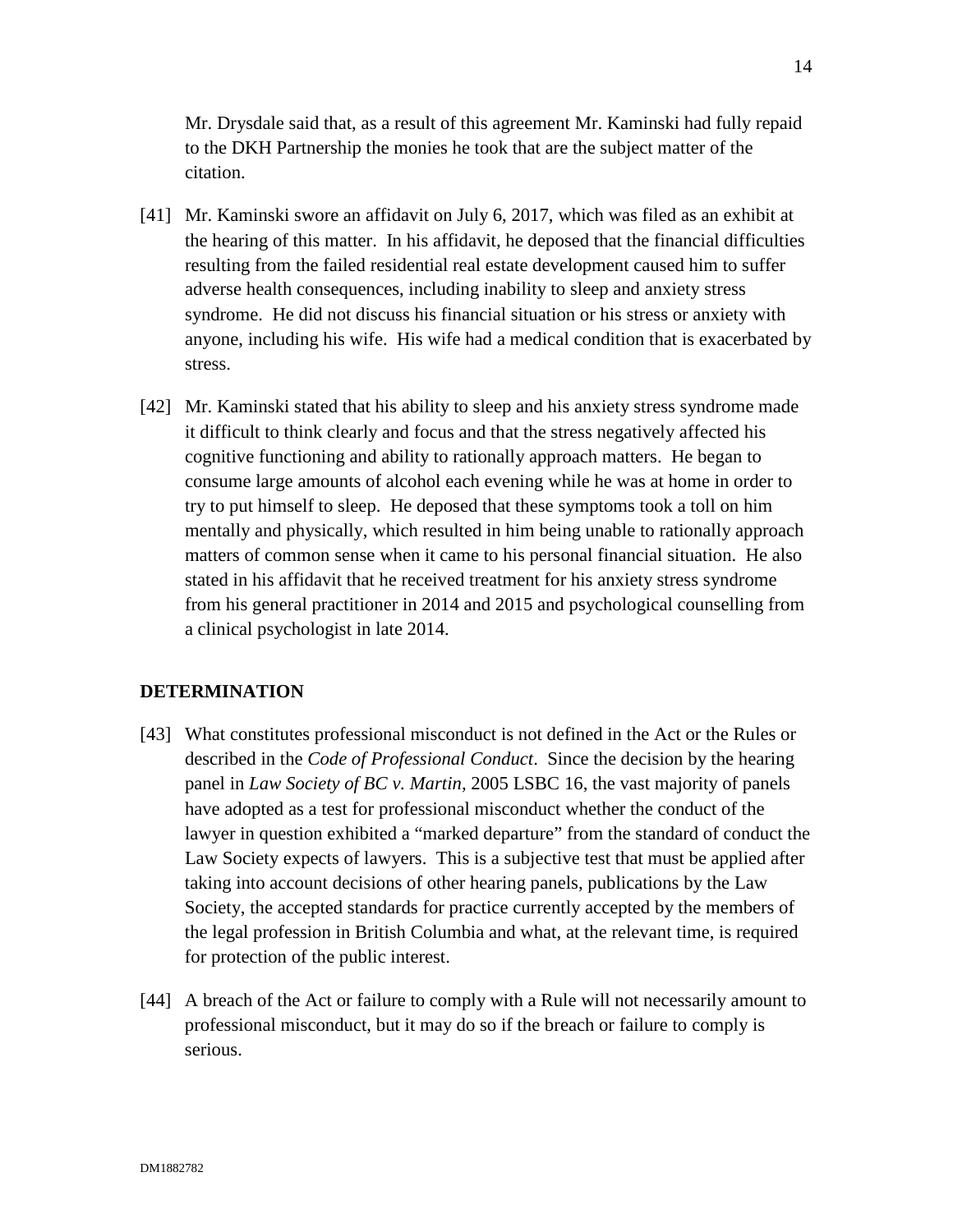- [45] Guidance as to when a breach of the Rules can constitute professional misconduct is found in a number of discipline panel decisions. When determining whether a Rule breach may constitute professional misconduct, panels give weight to a number of factors, including the gravity of the misconduct, its duration, the number of breaches, the presence or absence of *mala fides*, and the harm caused by the lawyer's conduct (see *Law Society of BC v. Lyons,* 2008 LSBC 09 at para. 35).
- [46] Mr. Kaminski has admitted the conduct described above in para. 5, which includes misappropriating monies that were paid or payable to DBM either as a retainer for services to be performed or as payment for bills for legal services that had been performed, failing to deposit monies received as retainers in a trust account as required by Rule 3-51 that was in effect at the time and misleading his firm with respect to bills to clients and retainers received to pay those bills. He has also admitted that all of the conduct described in para. 5 above constitutes professional misconduct. The Law Society submits that such conduct constitutes professional misconduct.
- [47] We are satisfied that the conduct described in the citation to which Mr. Kaminski has admitted is a marked departure from the standard of conduct the Law Society expects of lawyers. We therefore find that all of the conduct described in those paragraphs of the citation constitutes professional misconduct.

# **BASIS FOR ACCEPTING OR REJECTING A PROPOSED DISCIPLINARY ACTION**

[48] We agree with the following statements made by the panel in *Law Society of BC v. Rai,* 2011 LSBC 02 at paras. 7 and 8, regarding the purpose of Rule 4-22 (now Rule 4-30) and on what basis a hearing panel should decide whether to accept a proposed disciplinary action or not:

> This provision exists to protect the public. The Panel must be satisfied that the proposed admission on the substantive matter is appropriate. In most cases, this will not be a problem. The Panel must also be satisfied that the proposed disciplinary action is "acceptable". What does that mean? This Panel believes that a disciplinary action is acceptable if it is within the range of a fair and reasonable disciplinary action in all the circumstances. The Panel thus has a limited role. The question the Panel has to ask itself is, not whether it would have imposed exactly the same disciplinary action, but rather, "Is the proposed disciplinary action within the range of a fair and reasonable disciplinary action?"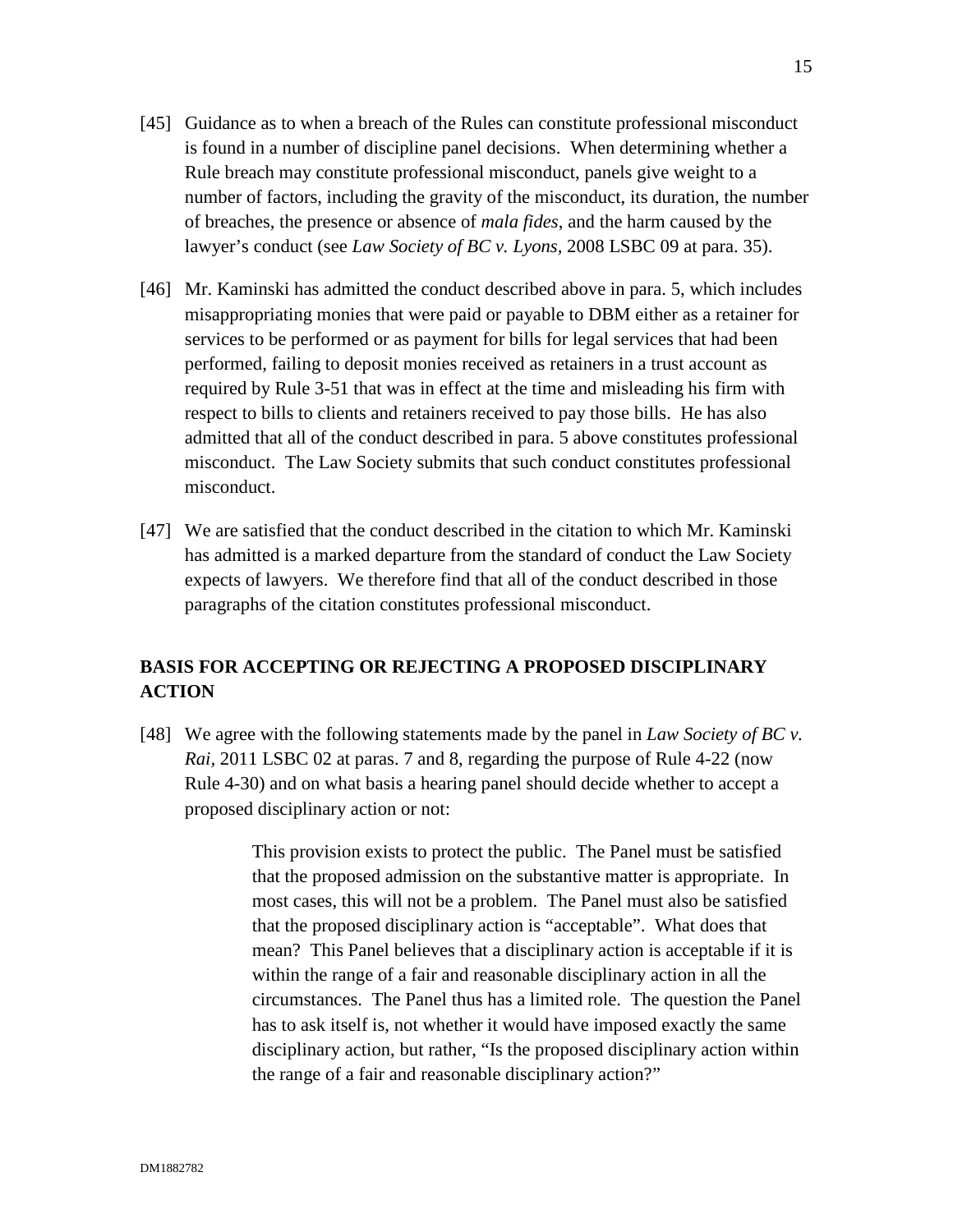This approach allows the Discipline Committee of the Law Society and the Respondent to craft creative and fair settlements. At the same time, it protects the public by ensuring that the proposed disciplinary action is within the range of fair and reasonable disciplinary actions. In other words, a degree of deference should be given to the parties to craft a disciplinary action. However, if the disciplinary action is outside of the range of what is fair and reasonable in all the circumstances, then the Panel should reject the proposed disciplinary action in the public interest.

## *OGILVIE* **FACTORS**

[49] For several years, Law Society hearing panels and review boards have quoted, with approval, paras. 9 and 10 of the penalty decision of the hearing panel in *Law Society of BC v. Ogilvie*, 1999 LSBC 17, [1999] LSDD No. 45, and have used the applicable factors set out there to determine what disciplinary action is appropriate. They are reproduced below:

> Given that the primary focus of the *Legal Profession Act* is the protection of the public interest, it follows that the sentencing process must ensure that the public is protected from acts of professional misconduct. Section 38 of the *Act* sets forth the range of penalties, from reprimand to disbarment, from which a panel must choose following a finding of misconduct. In determining an appropriate penalty, the panel must consider what steps might be necessary to ensure that the public is protected, while also taking into account the risk of allowing the respondent to continue in practice.

The criminal sentencing process provides some helpful guidelines, such as: the need for specific deterrence of the respondent, the need for general deterrence, the need for rehabilitation and the need for punishment or denunciation. In the context of a self-regulatory body one must also consider the need to maintain the public's confidence in the ability of the disciplinary process to regulate the conduct of its members. While no list of appropriate factors to be taken into account can be considered exhaustive or appropriate in all cases, the following might be said to be worthy of general consideration in disciplinary dispositions:

- a) the nature and gravity of the conduct proven;
- b) the age and experience of the respondent;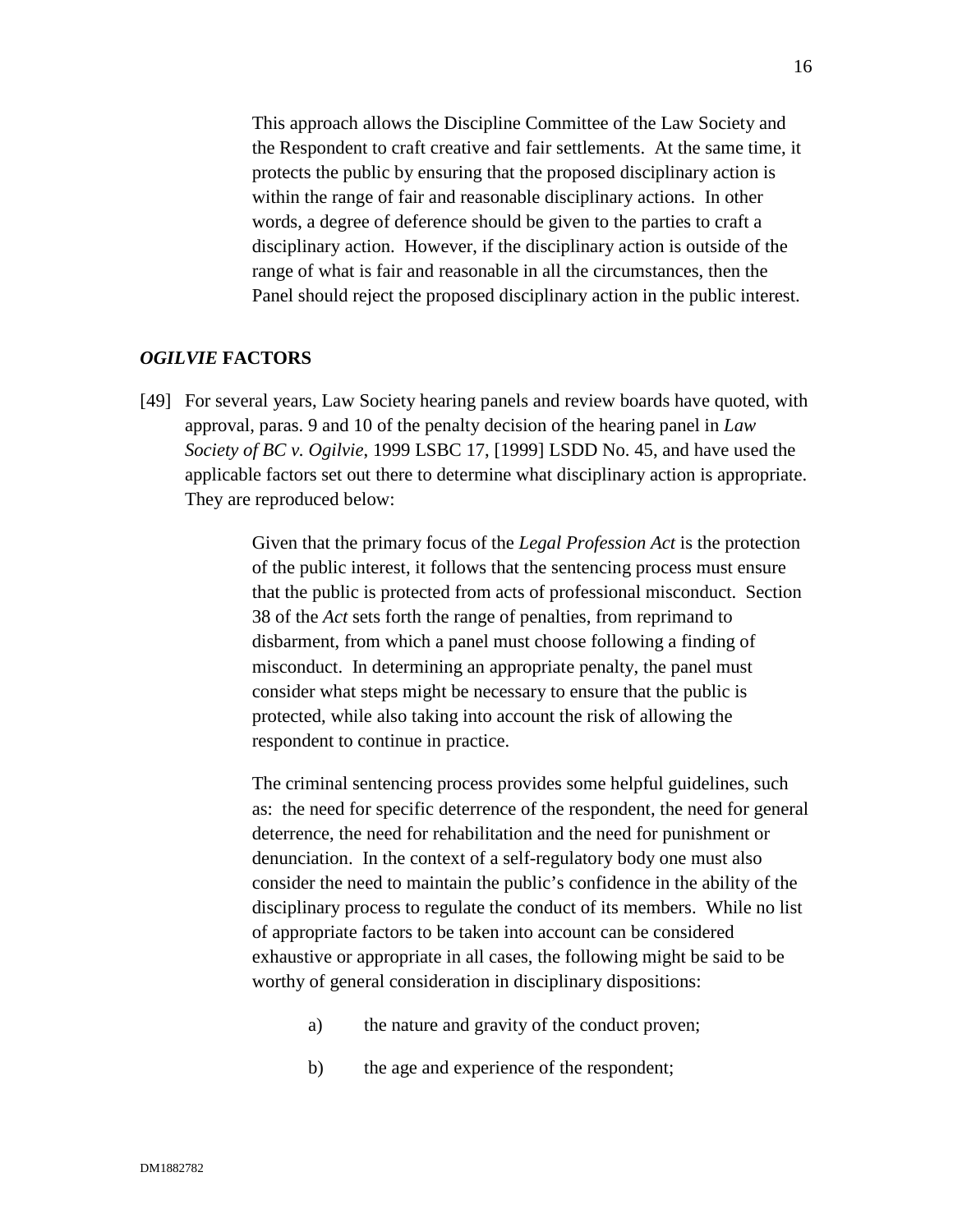- c) the previous character of the respondent, including details of prior discipline;
- d) the impact upon the victim;
- e) the advantage gained, or to be gained, by the respondent;
- f) the number of times the offending conduct occurred
- g) whether the respondent has acknowledged the misconduct and taken steps to disclose and redress the wrong and the presence or absence of other mitigating circumstances;
- h) the possibility of remediating or rehabilitating the respondent;
- i) the impact on the respondent of criminal or other sanctions or penalties;
- j) the impact of the proposed penalty on the respondent;
- k) the need for specific and general deterrence;
- l) the need to ensure the public's confidence in the integrity of the profession; and
- m) the range of penalties imposed in similar cases.
- [50] Counsel for the Law Society submitted that the following *Ogilvie* factors were relevant to a determination of the appropriate disciplinary action in this matter:
	- (a) the nature and gravity of the proven misconduct (including its extent and duration);
	- (b) the respondent's prior discipline history;
	- (c) the range of sanctions imposed in similar cases; and
	- (d) mitigating factors such as the respondent's acknowledgment of the misconduct, the fact that no clients were affected by the misrepresentation, the fact that the respondent has settled his accounts with DBM.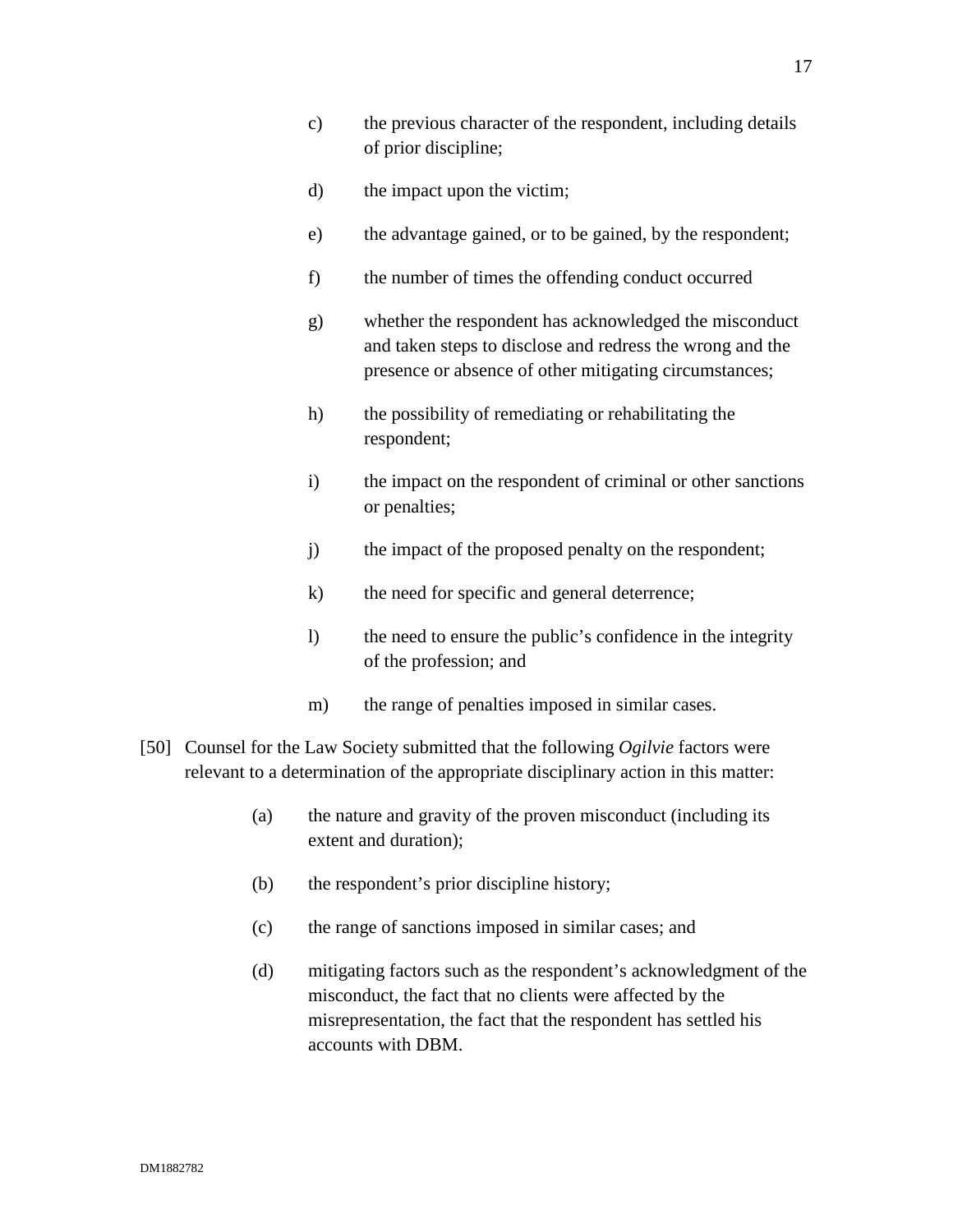- [51] We believe the following *Ogilvie* factors are also relevant to a determination of the appropriate disciplinary action in this matter:
	- (a) the advantage gained, or to be gained, by the respondent;
	- (b) the possibility of remediating or rehabilitating the respondent;
	- (c) the need for specific and general deterrence; and
	- (d) the need to ensure the public's confidence in the integrity of the profession.

## **The nature and gravity of the proven misconduct**

[52] Diverting funds from a lawyer's partners and misappropriating client retainer funds is serious misconduct and is recognized as such by counsel for both the Law Society and for Mr. Kaminski. In one of the cases discussed below (*Law Society of Upper Canada v. Frishette*, 2005 ONLSHP 9, [2005] LSDD No. 17) the hearing panel in that case "accepted that there was a distinction between appropriating clients' funds and appropriating funds of a firm, but that the distinction was not very great." In our view, there is no distinction. In both circumstances there is a breach of trust to a person or party to whom a fiduciary duty, a duty of utmost honesty and loyalty, is owed.

## **The respondent's prior discipline history**

- [53] Mr. Kaminski has a professional conduct record that consists of a conduct review and a prior citation.
- [54] The conduct review took place in 1996. Mr. Kaminski met with a conduct review subcommittee to discuss a letter written on behalf of a client to the client's former employer in which Mr. Kaminski threatened to make reports to both the Employment Standards Branch and the Vancouver Police if a cheque drawn by that former employer was not honoured when presented for payment a second time, contrary to the guidance provided by Rule 2(b) of Chapter 4 of the *Professional Conduct Handbook* then in effect. The conduct review subcommittee concluded that Mr. Kaminski appeared to fully accept the validity of the complaint and to understand the seriousness of his error and was satisfied that no further action needed to be taken.
- [55] A citation was issued against Mr. Kaminski in 2006 regarding allegations that he had breached a written undertaking given by him, in his capacity as the lawyer for a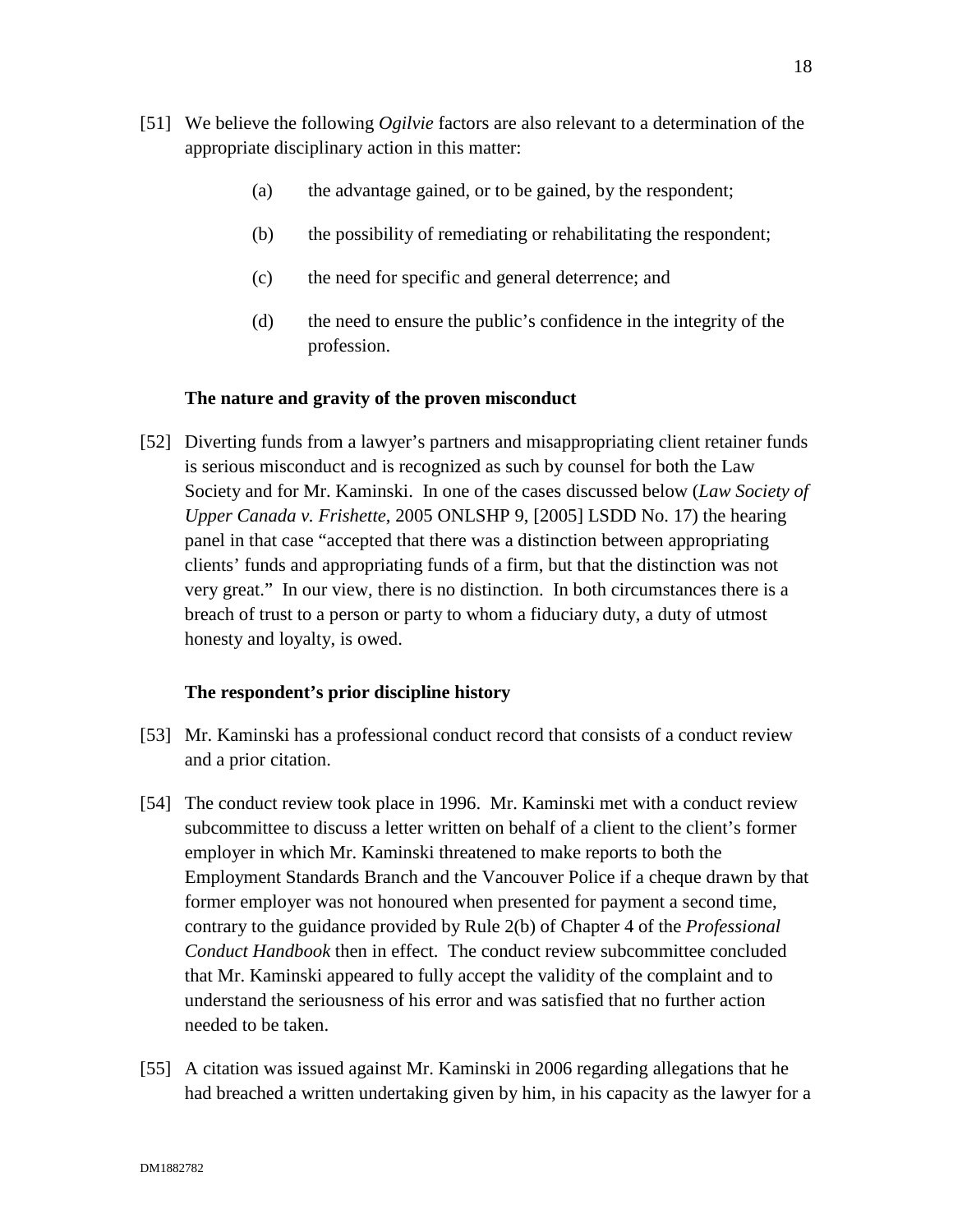vendor of real property, to a notary public who represented the purchaser. As with the current matter, the citation came before the panel as a conditional admission of a disciplinary violation and consent to a specific disciplinary action. Mr. Kaminski admitted that he had committed professional misconduct and consented to disciplinary action consisting of a fine in the amount of \$7,500 and costs in the amount of \$2,000.

- [56] In that case, Mr. Kaminski had given an undertaking to pay the mortgagee of his clients' property the amount outstanding on the trust condition that the mortgagee provide Mr. Kaminski's firm with a discharge of the mortgage in registrable form within a reasonable period of time and to provide to the notary copies of evidence of payment within five business days of closing. Mr. Kaminski did not take appropriate or diligent action to obtain a discharge of the mortgage within a reasonable period of time, and a discharge was not obtained and registered until a year after closing. As well, Mr. Kaminski never provided to the notary the documentation that he had undertaken to provide within five business days of closing.
- [57] Mr. Kaminski gave the Law Society his undertaking not to practise law on July 25, 2014. On April 28, 2017, he gave an amended undertaking to only perform paralegal services under the supervision of a practising lawyer approved by the Law Society.

#### **The advantage gained, or to be gained, by the respondent**

[58] Mr. Kaminski acknowledges that he gained an advantage by diverting DBM and DKH's funds to his personal use.

#### **Mitigating factors**

- [59] Mr. Kaminski has acknowledged his professional conduct.
- [60] Mr. Kaminski took steps to redress the wrong by offsetting the debt he owed the DKH partnership with the funds that would have been due to Mr. Kaminski for accounts issued before he left the partnership and the value of the corporate record files that remained with the DKH partnership.
- [61] Further, although in some instances he improperly took client retainer funds before doing the legal work, he did ultimately perform the legal work. As a result, no client was harmed directly.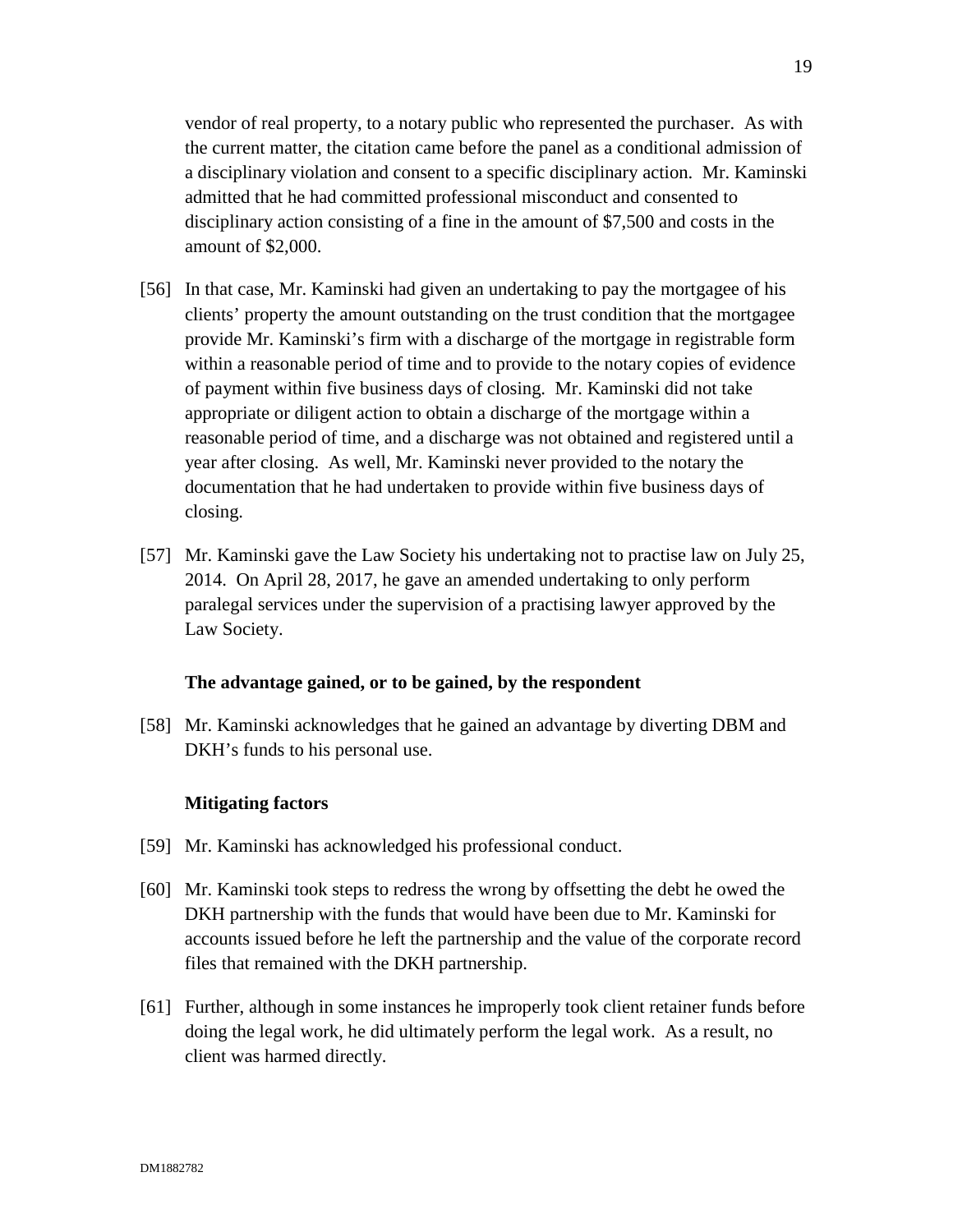[62] At the time of the misappropriations, Mr. Kaminski was under significant financial stress. While that is not a mitigating factor, the financial stress caused anxiety and affected his ability to sleep and his judgment to approach matters rationally.

### **The possibility of remediating or rehabilitating the respondent**

- [63] Mr. Kaminski has received treatment for this anxiety stress syndrome and some psychological counselling from a clinical psychologist. Mr. Kaminski deposed that he continues to employ the stress coping mechanisms learned during his counselling.
- [64] Mr. Kaminski submitted that he truly and sincerely regretted his past conduct and deposed in his affidavit before us that there will never be any reoccurrence.

#### **The range of sanctions imposed in similar cases**

[65] We were referred to three types of similar cases: cases in which the lawyer was suspended; cases in which the lawyer ceased membership and was prohibited from re-applying for admission for a period of time; and cases in which the lawyer was disbarred. In addition, we were referred to a case where the disciplinary action was a fine.

#### **Suspension**

- [66] In *Law Society of BC v. Reuben*, [1991] LSDD No. 10, the lawyer received a \$2,500 cash retainer, which he did not deposit into his trust account. The lawyer refused to provide the client with a receipt and falsely denied to the Law Society that he had received the funds. The lawyer was initially disbarred, but that disciplinary action was overturned by the Benchers on review. On review, the Benchers considered the lawyer's public service record and psychiatric evidence. The lawyer was suspended for 18 months and ordered to continue to receive counselling, submit reports to the Competency Committee, work under the supervision of a mentor for at least six months on resuming practice, and submit to other conditions set by a competency review panel.
- [67] In *Law Society of BC v. Ranspot*, [1997] LSDD No. 52, the lawyer, over a 14 month period, billed the Legal Services Society for services that had not been provided. The Legal Services Society was defrauded of over \$4,000. The lawyer also inadvertently deposited trust cheques into his general account.
- [68] At the time of his misconduct, the lawyer's marriage was failing, he was concerned for the welfare of his children, coping poorly, drinking to excess and suffering from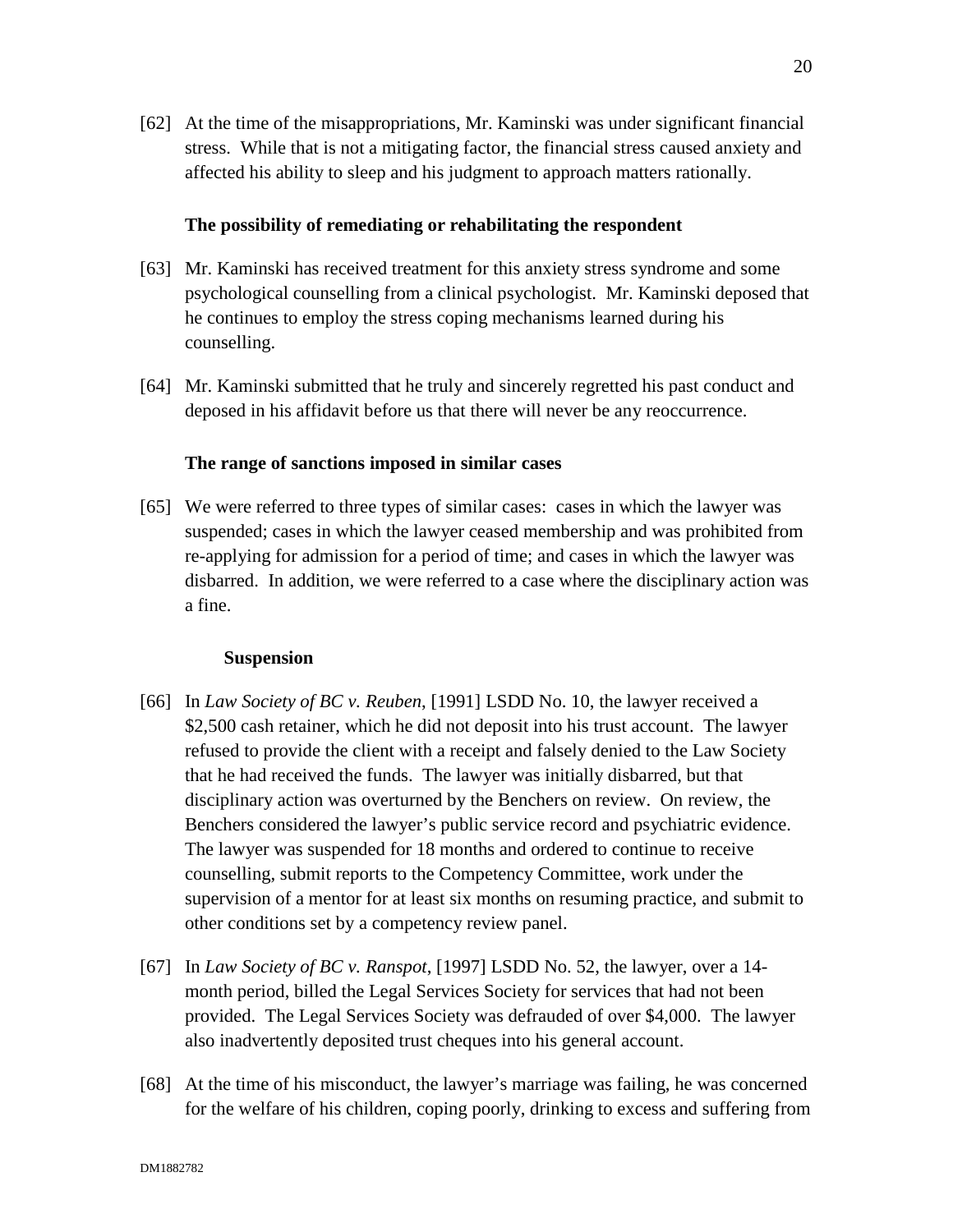depression. Based on all of the evidence before the panel, the panel concluded that the lawyer's conduct was "aberrant behaviour brought on by the various pressures and psychological problems which the lawyer was suffering from."

- [69] The panel found the likelihood of the lawyer misconducting himself in the future was low and indicated that, if the panel had found otherwise, the lawyer may have been disbarred. The lawyer was suspended for 18 months. In addition, the panel imposed numerous conditions on the lawyer before he could return to practice. These included a requirement that he be examined by a psychiatrist chosen by the Law Society and appear before a board of examiners chosen by the Law Society. After he returned to practice the lawyer was to have monthly meetings for a year with a senior member of the Law Society at which the lawyer's practice and accounting and billing procedures would be reviewed.
- [70] In *Frishette*, the lawyer misappropriated approximately \$19,085 from her firm. These were either retainers paid for in cash or cheque that the lawyer did not deposit into the firm's trust account, or retainers for clients where the lawyer acted without the knowledge of the firm and contrary to her employment agreement. The lawyer was a junior lawyer with about three years of experience. The lawyer was suspended for 12 months. Before being permitted to practise law after the suspension, the lawyer was required to complete a professional responsibility course given by the Law Society. After the 12-month suspension was completed, the lawyer was to practise for the next 12 months under the supervision of a lawyer approved by the Law Society and under a supervisory plan to be approved by the Law Society. In addition, the lawyer was to complete the practice review program given by the Law Society and complete any recommendation made by the program instructors to the satisfaction of the Law Society.
- [71] In *Law Society of Upper Canada v. Wolfe,* 2006 ONLSHP 27, the lawyer misappropriated \$47,713.36 from his former law firm partnership. The lawyer did so by quoting fees to clients in one amount, and preparing internal accounts for the firm's purposes in a lesser amount. When the clients paid their account, the lawyer diverted the difference to his company. The lawyer also directed the firm's accounting department to write off account receivables when he had received funds personally that should have gone to the firm. The lawyer had had marital difficulties and the diverted funds were used to pay for private school education for his children. The lawyer's conduct occurred over a 12-month period before being discovered by the firm in August 2003. The lawyer had not practised since the end of August 2003. The lawyer was suspended for 12 months, commencing July 1, 2006.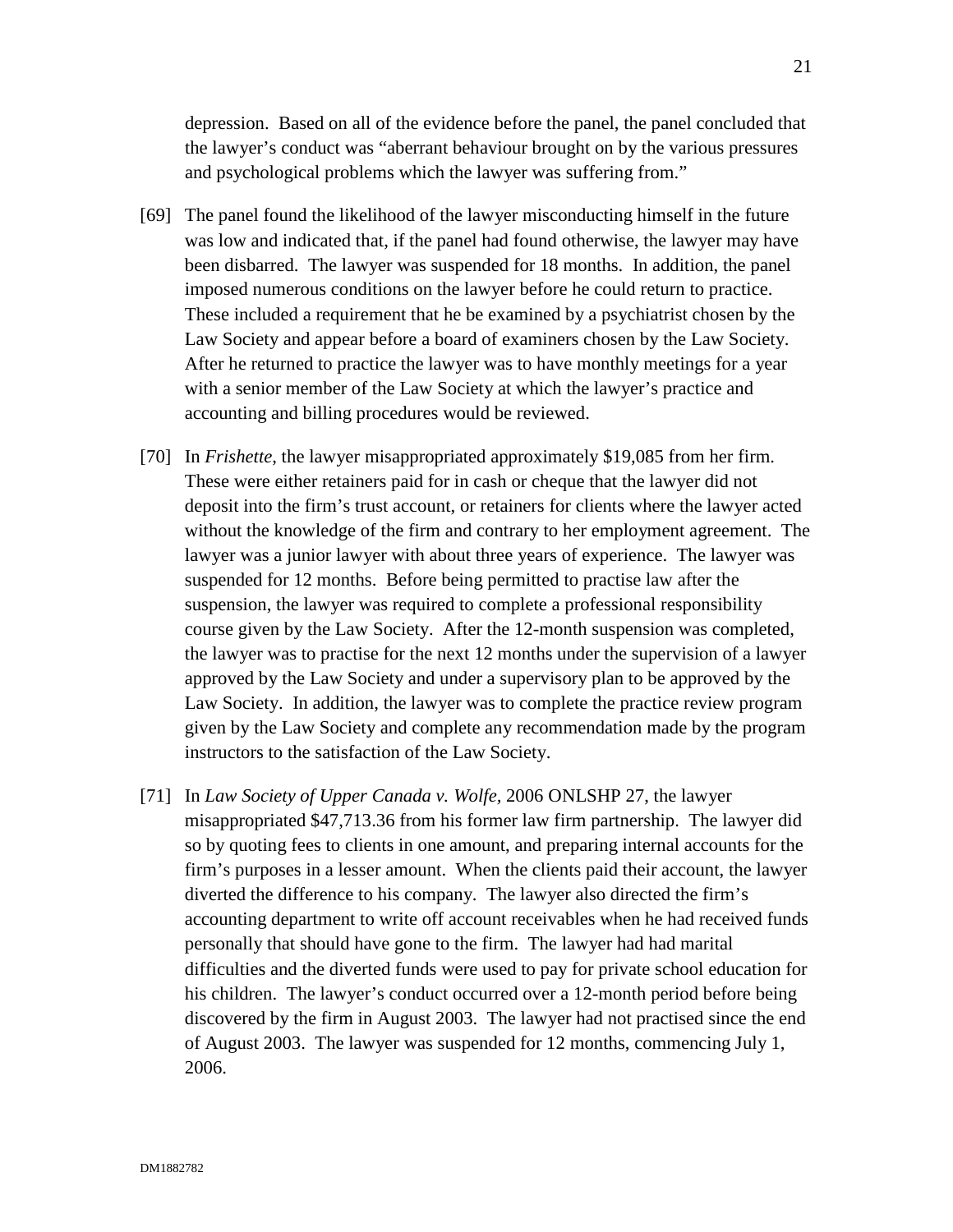[72] In *Law Society of BC v. Schauble*, 2009 LSBC 11 and 2009 LSBC 32, the lawyer misappropriated approximately \$90,000 from a law firm. The lawyer's action was partly in response to his belief that the lawyer with whom he was in an office sharing arrangement was referring personal injury files to another lawyer, contrary to their agreement. The lawyer was suspended for three months. In reaching its decision that three months was an appropriate penalty, the panel considered the actions of the other lawyer to be a mitigating factor.

#### **Disbarment**

- [73] In *Law Society of BC v. Eisbrenner*, 2003 LSBC 03, the lawyer diverted fees that should have been paid to his employer. The lawyer was disbarred. In reaching its decision, the panel observed that the lawyer's psychosis, which manifested itself in paranoid delusions and obsessive behaviour, was largely untreated as the lawyer did not use recommended anti-psychotic medication but instead relied on marijuana and alcohol. The lawyer did not appear before the hearing panel at the disciplinary stage of the hearing, and the panel had nothing before it to suggest that the lawyer's condition had improved since the facts and determination portion of the hearing. On the contrary, based upon recent communications by the lawyer to the Law Society, the lawyer appeared to remain delusional and untreated. That being the case, the panel found that suspension and conditions on return to practice was not an option.
- [74] In *Law Society of BC v. McGuire*, 2005 LSBC 43, 2006 LSBC 20 and 2007 BCCA 442, the lawyer was found to have misappropriated client monies by, among other things, making withdrawals for fees or disbursements on other files when the client did not have enough funds on deposit and withdrawing funds prior to a bill being prepared. In addition, the lawyer backdated statements of account, inadequately maintained books and records, and failed to deposit trust funds as soon as practicable. At the time of the incident, the lawyer's personal relationship was failing and his dog, which had provided him with emotional support during difficult times, had died leaving the lawyer with a veterinary bill he could not pay. The lawyer was depressed, but had not received medical treatment. The lawyer was disbarred.
- [75] In *Law Society of BC v. Hainer,* 2007 LSBC 48, the lawyer misappropriated funds from the firm she where was employed by failing to provide funds she received from clients of the firm. The lawyer was a junior lawyer with about four years of practice experience. When deciding to disbar the lawyer, the panel observed that there was no evidence of medical or contextual mitigating circumstances to explain the misconduct. The lawyer did not appear at the disciplinary phase of the hearing.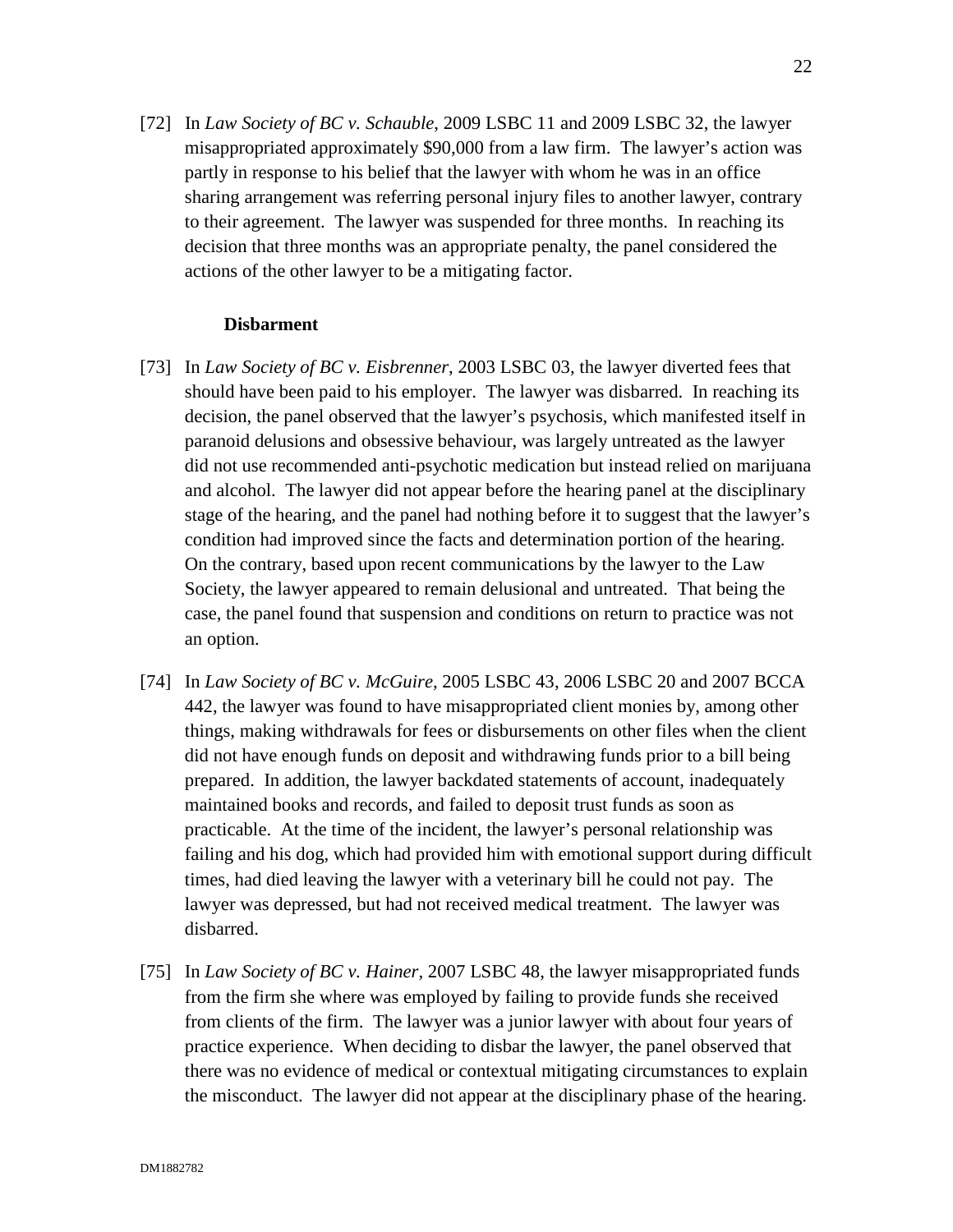#### **Limitations on application for readmission**

- [76] *Law Society of BC v. Mackay*, Discipline Digest, July 1989, proceeded by way of conditional admission. In that matter there were five instances in 1986 where the lawyer deposited monies (cheques and cash) to his own personal account rather than to the firm's account. The law firm only became aware of the issue when the lawyer repaid the money in the fall of 1987. The lawyer was a third year call when the misappropriations occurred and his judgment was impaired by alcohol and cocaine use. The lawyer ceased to be a member of the Law Society on December 31, 1987. The Discipline Committee required that the lawyer to undertake not to apply for reinstatement as a member of the Law Society until February 1991.
- [77] *Law Society of BC v. Lam*, Discipline Digest, November 1990, was also a conditional admission decision. In that matter the lawyer had been in a partnership with two other lawyers. When the partnership dissolved, all accounts receivable on work in progress prior to the dissolution was to be divided among the partners. When the lawyer received payment from clients who had retained him during the partnership, he deposited the funds to his own personal and general bank accounts. The lawyer did not disclose receipt of the funds to his former partners. At the time, the lawyer was under tremendous emotional strain as a result of his workload and the recent breakup of the partnership. The lawyer was permitted to resign from the Law Society on his undertaking not to apply for reinstatement to the Law Society for two years.
- [78] In *Law Society of BC v. Wood*, Discipline Digest, November 1990, the Discipline Committee accepted the conditional admission of a lawyer on the lawyer's resignation from the Law Society and undertaking not to apply for reinstatement to the Law Society for two years. In that matter, the lawyer had received a \$300 retainer but had failed to deposit the money into the firm's trust account. The lawyer also misled a new lawyer who took over the file and the Law Society as to the status of the retainer.
- [79] In *Law Society of BC v. Barber,* Discipline Digest, November–December 2006, the lawyer had misled four clients as to the status of their immigration applications, had misappropriated firm funds for her personal use, and had attempted to mislead the law firm and the Law Society regarding the disposition of the misappropriated funds. At the time of the incident the lawyer had been practising for four years. The lawyer ceased practising law in or about July, 2004. In 2006, the Discipline Committee accepted the lawyer's admission of misconduct and undertaking not to apply for reinstatement until July 2008.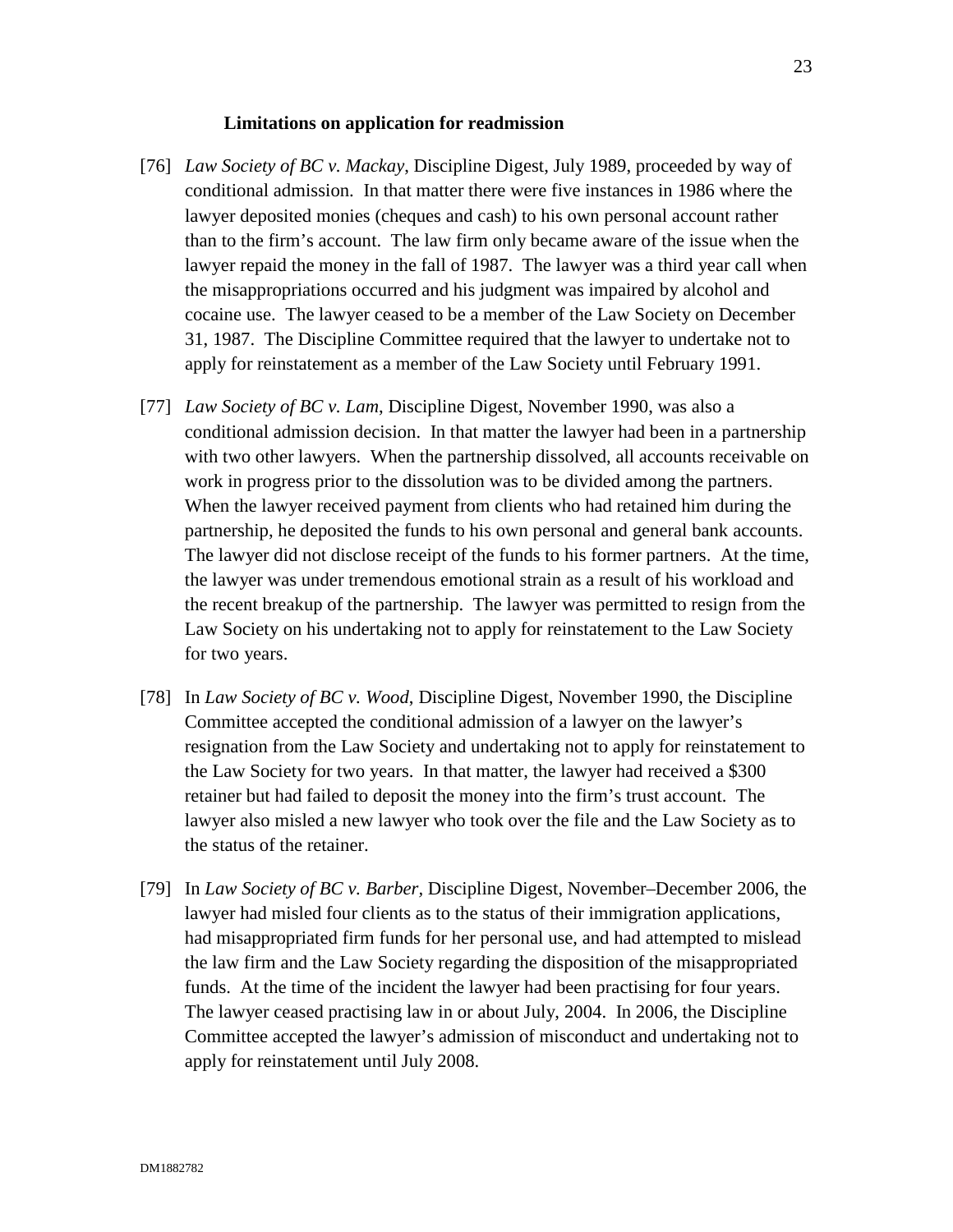### **Fine**

[80] In *Law Society of BC v. Morrison*, [1997] LSDD No. 193, the lawyer failed to account to his partner on two separate occasions for monies received from a client for work done and failed to record the monies in accordance with the Law Society Rules. The lawyer had been experiencing financial difficulties at the time. The lawyer was intending to reimburse the partnership for the payments. The lawyer was reprimanded and ordered to pay a fine of \$7,500.

# **The need for specific and general deterrence and the need to ensure the public's confidence in the integrity of the profession**

- [81] We have struggled with the appropriateness of a suspension as a disciplinary sanction in this matter.
- [82] As mentioned, misappropriation of funds constitutes serious professional misconduct. It is important that any disciplinary action underscore the seriousness of that misconduct.
- [83] Discipline counsel submitted that misappropriation "is perhaps the most serious misconduct a lawyer can commit" and "… absent rare and extraordinary mitigating factors, disbarment is the appropriate disciplinary action for intentional misappropriation of client trust funds."
- [84] In her submissions, discipline counsel submitted that disbarment is an extreme remedy and should be ordered in those cases where it is the only means by which the public (including the public interest) can be protected, and referred us to three decisions in support of that proposition: *McGuire* (BCCA), *Law Society of BC v. Basi*, 2007 LSBC 25, and *Adams v. Law Society of Alberta*, 2000 ABCA 240, [2000] 11 WWR 280.
- [85] Although the *Basi* and *Adams* cases were not included in the Law Society's Book of Authorities, we have reviewed them as well. In *Basi*, the lawyer had allowed a client company to be struck from the corporate registry and had failed to promptly respond to the client's request for corporate records. The lawyer also failed to respond to numerous communications from the Law Society. By the date of the hearing, the lawyer had resigned from the Law Society. At issue in the *Basi* matter was the lawyer's governability. The panel did not find the lawyer ungovernable but determined that the lawyer should be suspended for 18 months and that, upon an application for reinstatement, the lawyer would be required to provide appropriate medical documentation confirming the his psychological condition was stable.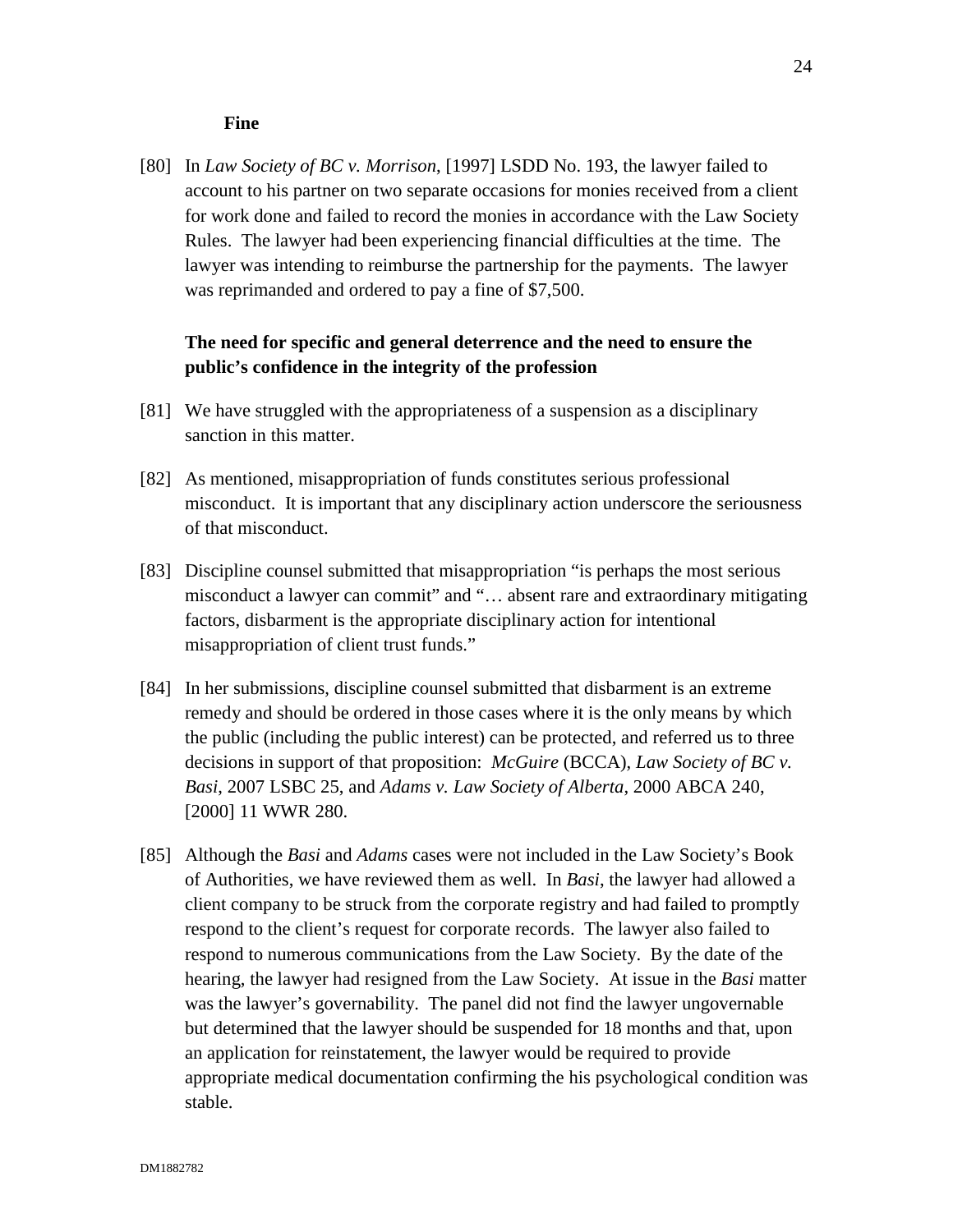[86] In *Adams*, the lawyer was retained by the complainant, a 16 year old girl who was in youth detention and her boyfriend, who was also in prison. When the complainant was released on bail, the lawyer persuaded her to have sex with him. The lawyer was disbarred. In upholding the disbarment, the Alberta Court of Appeal stated, at paras. 10 to 11:

> Historians may question the origin and the history of the oft-repeated statements about the honour and integrity of the legal profession, but it cannot be denied that the relationship of solicitor and client is founded on trust. That fundamental trust is precisely why persons can and do confidently bring their most intimate problems and all manner of matters great or small to their lawyers. That is an overarching trust that the profession and each member of the profession accepts. Indeed, it is the very foundation of the profession and governs the relationships and services that are rendered. While it may be difficult to measure with precision the harm that a lawyer's misconduct may have on the reputation of the profession, there can be little doubt that public confidence in the administration of justice and trust in the legal profession will be eroded by disreputable conduct of an individual lawyer.

> It is therefore erroneous to suggest that in professional disciplinary matters, the range of sanctions may be compared to penal sentences and to suggest that only the most serious misconduct by the most serious offenders warrants disbarment. Indeed, that proposition has been rejected in criminal cases for the same reasons it should be rejected here. It will always be possible to find someone whose circumstances and conduct are more egregious than the case under consideration. Disbarment is but one disciplinary option available from a range of sanctions and as such, it is not reserved for only the very worst conduct engaged in by the very worst lawyers.

[87] In the hearing on penalty in *McGuire*, 2006 LSBC 20, the panel stated, at paras. 23 to 25:

> We cannot accept the Respondent's argument, for two reasons. First, a restriction on a lawyer's use of his trust account is appropriately used, as it was in this case, as an interim measure pending a full examination of the lawyer's conduct. Once the misappropriation has been proved, however, we cannot see how such a restriction can properly be used as a permanent condition on a lawyer's ability to practise. To put it bluntly, a lawyer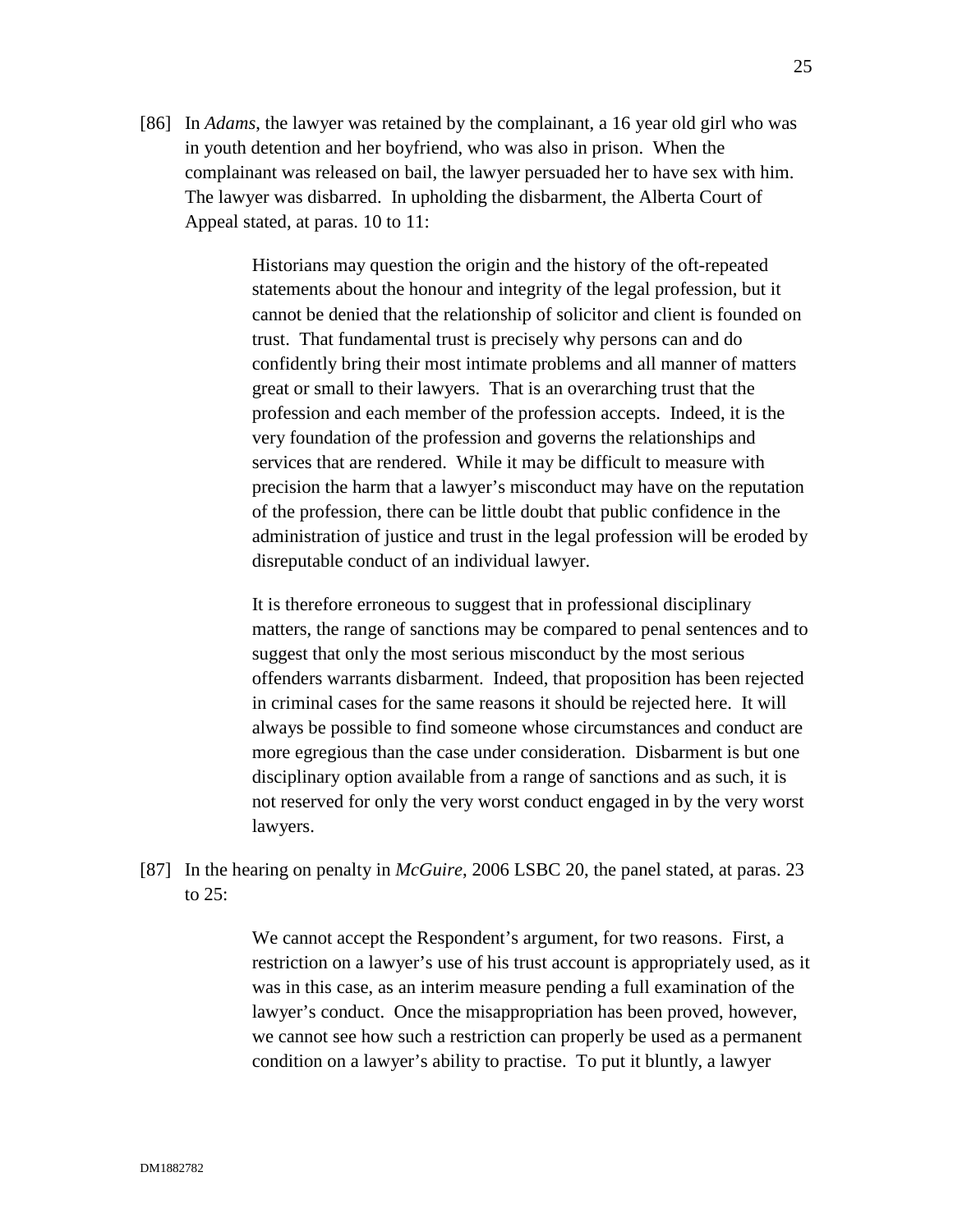who, in light of his past conduct, cannot be completely trusted with sole control of his trust accounts should not be practising law.

The second reason relates to the protection of the public. We accept that disbarment is a penalty that should only be imposed if there is no other penalty that will effectively protect the public. *Protecting the public, however, is not just a matter of protecting the Respondent's clients in future.* Even if the latter could properly be done by imposing restrictions on the Respondent's use of his trust account, we do not think that such a measure adequately protects the public in the larger sense. Wrongly taking a client's money is the plainest form of betrayal of the client's trust. In our view, the public is entitled to expect that the severity of the consequences reflect the gravity of the wrong. Protection of the public lies not only in dealing with ethical failures when they occur, but also in preventing ethical failures. In effect, the profession has to say to its members, "Don't even think about it." And that demands the imposition of severe sanctions for clear, knowing breaches of ethical standards. A penalty in this case of a fine and a practice restriction is, in our view, wholly inadequate for the protection of the public in this larger sense.

We do not go so far as, on one reading of it, *Bolton v. Law Society*, [1994] 2 All E.R. 486, did. We do not think that, in relation to penalty, maintaining public trust in the profession trumps all other considerations including the personal circumstances of the Respondent. There may be mitigating factors even for the deliberate taking of trust funds. For example, the lawyer's powers of judgment may have been thrown completely off-kilter by illness or by a sudden shock. He or she may have been under emotional pressures that nobody can be expected to resist. However, we think that the Respondent's circumstances in this case, while they certainly elicit compassion, cannot be described as mitigating factors analogous to these. Without in any way minimizing how difficult a time it was for him, the crisis he went through, on the evidence we have, was not such as to impair the Respondent's capacity for moral judgment. Nor did he act under the pressure of a sudden and overwhelming event. He engaged in a series of withdrawals of trust funds, known to be wrongful, extending over many months. Nor can one say for sure that he will never find himself under this kind of emotional and financial pressure again.

[emphasis added]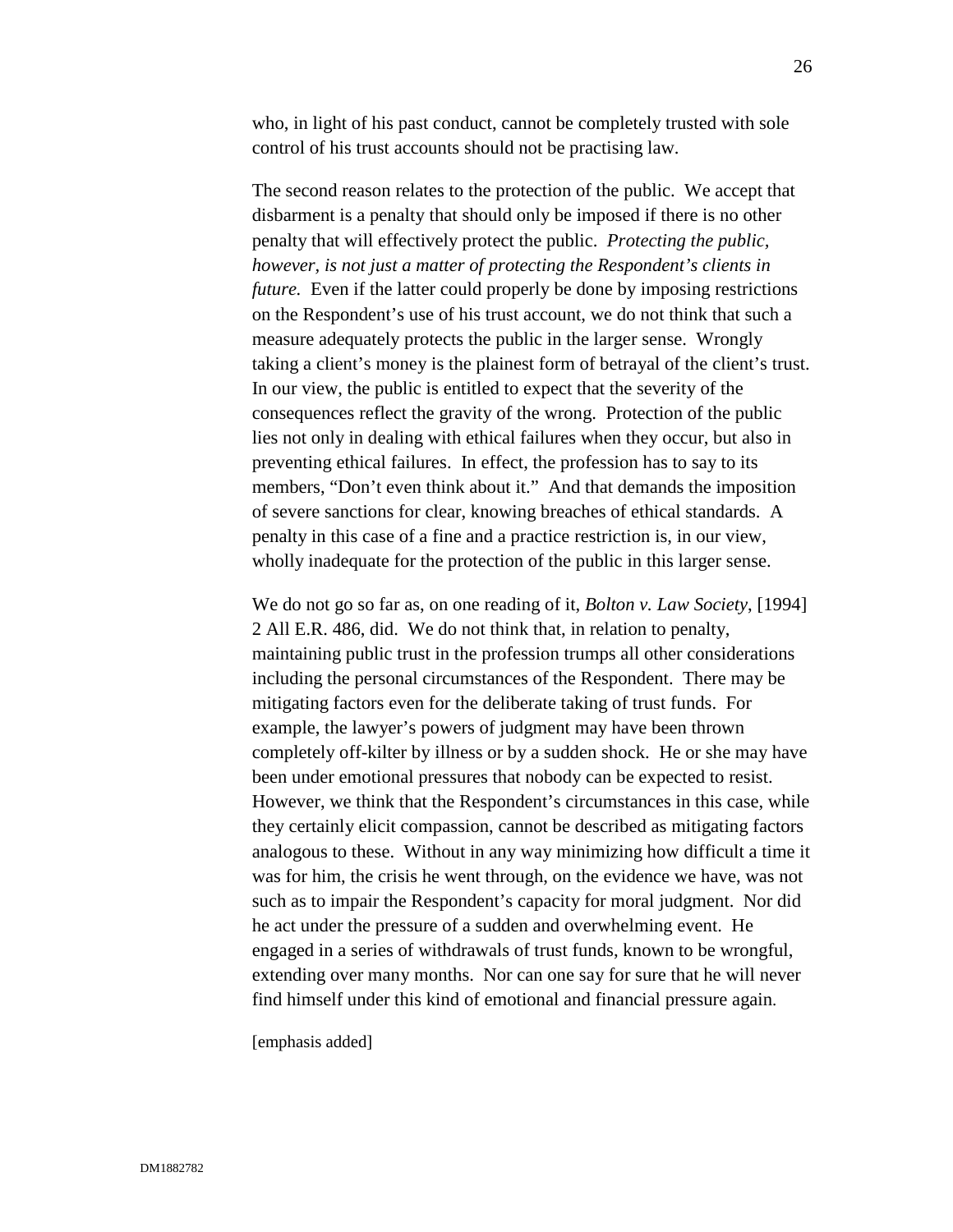- [88] The reasons for decision in the *McGuire* matter underscore the important role a discipline sanction has on general deterrence. As summarized above, in *McGuire*  the lawyer was disbarred.
- [89] We think it worth noting that, if a person is disbarred or voluntarily resigns in the face of misconduct, the person is not necessarily prohibited from practising law for all time. The person may, after a period of time, apply for reinstatement. Any such application would require the former lawyer to demonstrate the requisite character and integrity to be entrusted with the privilege to practise law and all of the duties and responsibilities that entails. By proceeding by way of conditional admission, the Law Society and Mr. Kaminski have minimized Mr. Kaminski's opportunity to demonstrate he has rehabilitated his character and integrity. We acknowledge that Mr. Kaminski submitted three letters of reference attesting to his good character and that two of the letters of reference characterized his misconduct in 2013-2014 as a serious lapse in professional judgment that was not in keeping with his character. Two of the letters of reference also comment on Mr. Kaminski's remorse over his actions.

## **APPROPRIATENESS OF PROPOSED DISCIPLINARY ACTION**

- [90] As mentioned, our role is to accept or reject the proposed disciplinary action. It is not open to us to substitute another disciplinary consequence or to attach additional conditions.
- [91] Ultimately, we have decided that the proposed disciplinary action is within the range of a fair and reasonable disciplinary action.
- [92] In this regard, Mr. Kaminski has been out of practice for approximately 45 months. A three-month suspension, to be served after this Panel's decision, will result in an effective suspension of approximately 48 months or four years. This is similar to the length of time lawyers who were permitted to resign were required to undertake not to apply for reinstatement to the Law Society (e.g., *Mackay, Lam, Barber*).

#### **DISCIPLINARY ACTION AND COSTS**

- [93] We order that Brian Peter Grant Kaminski be suspended for three months and that the suspension begin on May 1, 2018.
- [94] We order that Brian Peter Grant Kaminski pay the costs of the hearing in the amount of \$2,551 and that such costs are to be paid on or before one year from the date this decision is released.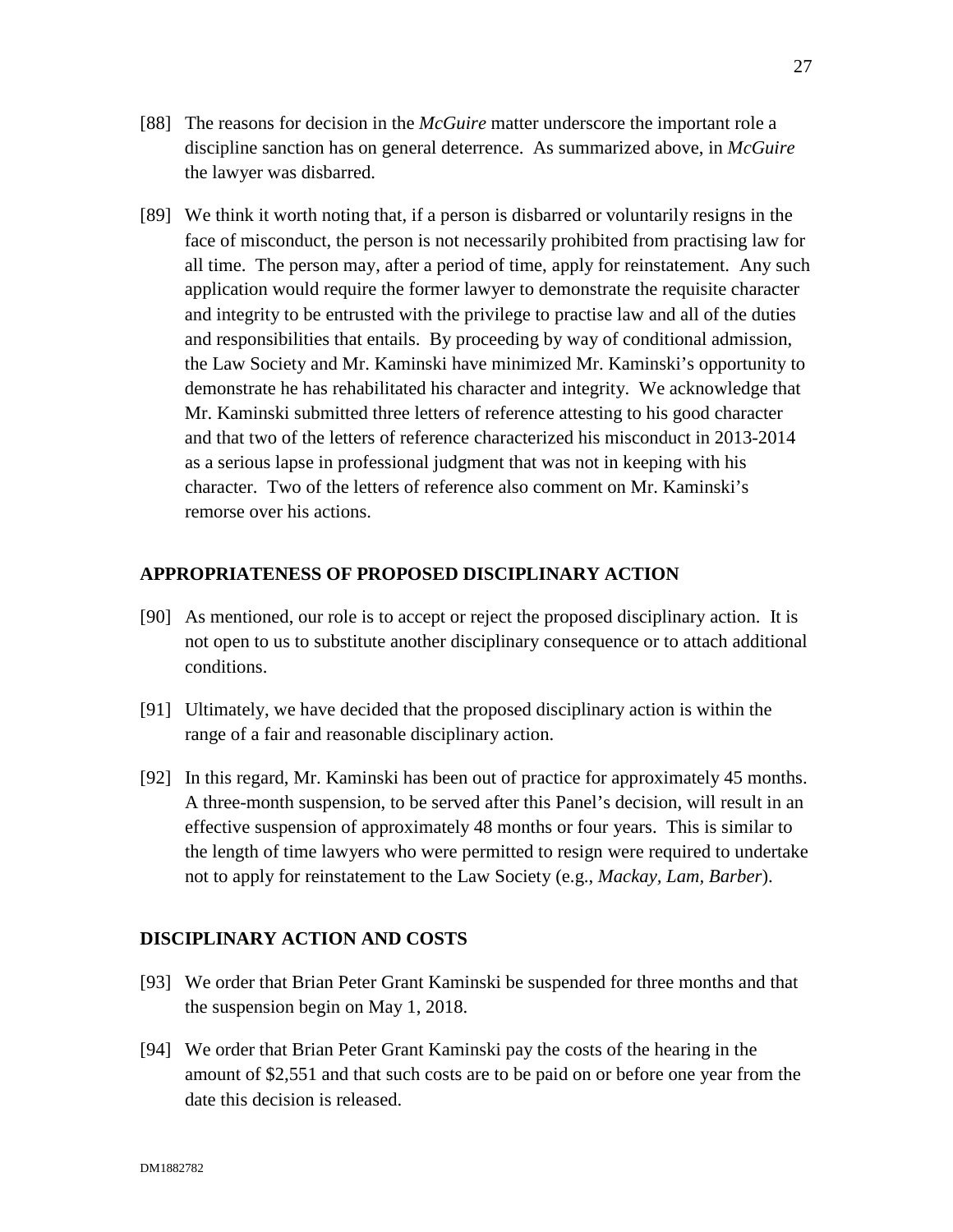## **DISSENTING DECISION OF DONALD SILVERSIDES, QC**

- [95] I have had the opportunity to read and consider the decision by the majority of the members of this Hearing Panel.
- [96] I agree with and adopt the decision by the majority of the Panel for the most part, including their findings regarding additional facts and evidence. I also agree with the majority of the Panel that there is no distinction between a lawyer misappropriating monies from a client and misappropriating monies from other lawyers, such as their partners.
- [97] I disagree, however, with the decision of the majority of the Panel to accept the proposed disciplinary action.
- [98] Both the Law Society and Mr. Kaminski rely on the decision of the Benchers on review in *Law Society of BC v. Lessing*, 2013 LSBC 29. At para. 44, the Benchers quoted the following passage by the Benchers at para. 14 in *Law Society of BC v. Hordal*, 2004 LSBC 36:

Similarly, questions of whether particular misconduct should lead to particular penalties can often be easily answered by the Benchers. *Should particular conduct lead to penalty of disbarment versus a penalty of suspension, is a question often faced by Benchers, and again is a question which is relatively susceptible to the test for correctness*. For example, it is the nearly unanimous view of the Benchers, that a misappropriation of client funds, the ultimate breach in trust, should carry the ultimate penalty of disbarment. Should a panel find to the contrary, it would not be surprising for the Benchers to substitute their judgment in seeking to establish a "correct" determination in that matter.

[emphasis added by the Benchers in *Lessing*]

- [99] The Law Society also relies on a statement by the Benchers in *Lessing* at para. 57 that there are two factors that will, in most cases, play an important role in determining the appropriate disciplinary action. The first is the protection of the public, including public confidence in the disciplinary process and public confidence in the profession generally, and the second is the rehabilitation of the lawyer.
- [100] The panel in *McGuire*, 2006 LSBC 20, stated the following at para. 24: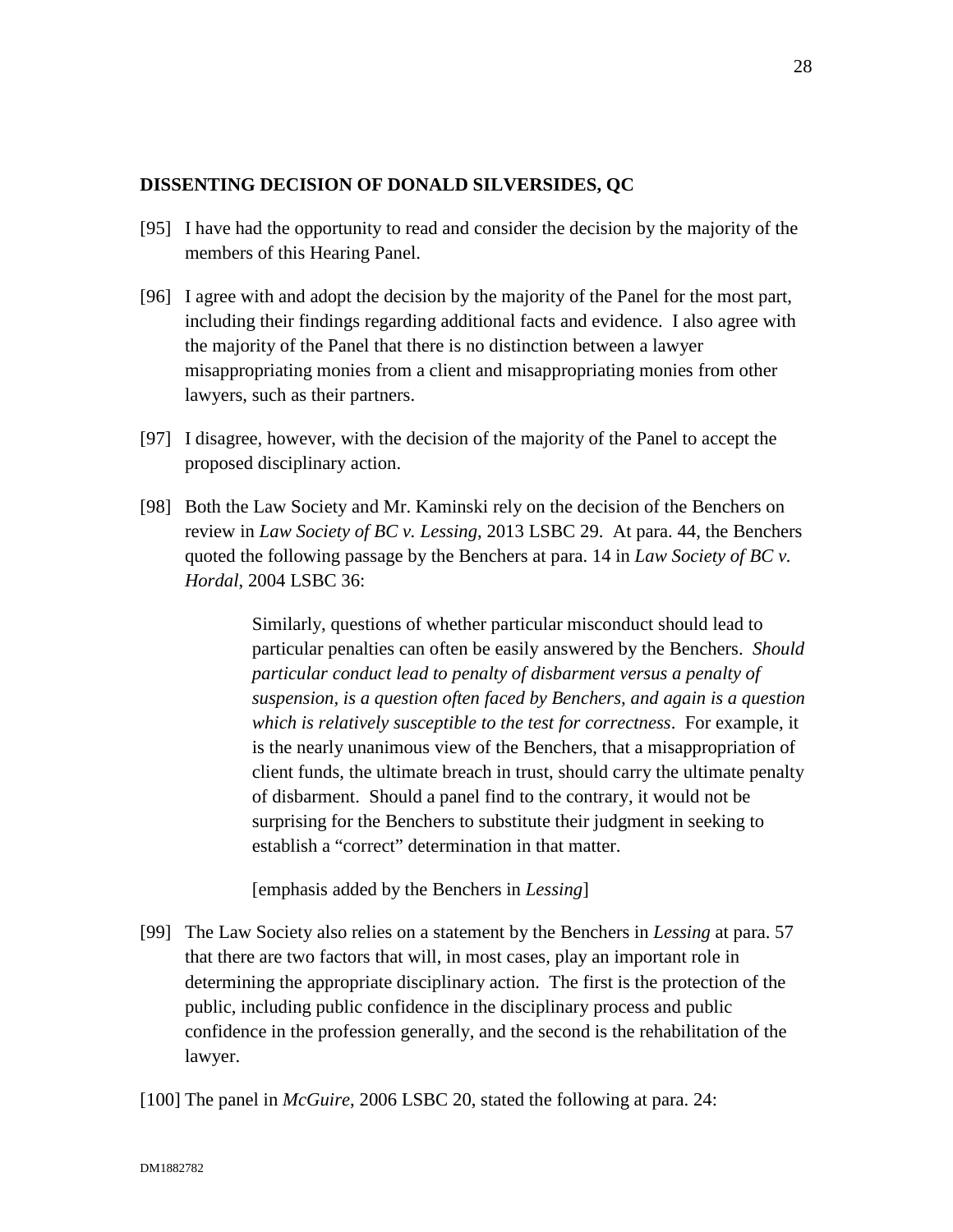… Wrongly taking a client's money is the plainest form of betrayal of the client's trust. In our view, the public is entitled to expect that the severity of the consequences reflect the gravity of the wrong. Protection of the public lies not only in dealing with ethical failures when they occur, but also in preventing ethical failures. In effect, the profession has to say to its members, "Don't even think about it." And that demands the imposition of severe sanctions for clear, knowing breaches of ethical standards. …

[101] After the hearing panel in *McGuire* disbarred the lawyer, he appealed their decision to the British Columbia Court of Appeal. The Court of Appeal upheld the disbarment and quoted, with approval, the following statement by the panel in *McGuire* at para. 29:

> The Respondent is a good man, but at a time of great difficulty in his life he allowed himself to do what a lawyer, regardless of what strains or pressures he is under, must never do. The standard he broke was not one of unattainable perfection, which humans are expected to fall short of from time to time. On the contrary, it is an absolute standard. When it is deliberately broken, as it was here, the seriousness of the misconduct is, except in very unusual circumstances, impossible to mitigate. No case was cited to us in which the deliberate, repeated recourse to trust funds to ease the lawyer's personal cash flow problems was sanctioned with anything less than disbarment.

[102] The Law Society relies on the decision of the Benchers on review in *Law Society of BC v. Sas*, 2017 LSBC 08, aff'd: 2016 BCCA 341. The Benchers on review stated the following in paras. 95 to 97 of *Sas*:

> The hearing panel's review of the previous decisions highlights other decisions in which the protection of the public was cited as a consideration for the assessment of the appropriate discipline in cases of the misappropriation of client's trust fund. Those decisions include *McGuire*, 2006 LSBC 20, *Law Society of BC v. Harder*, 2006 LSBC 48, and *Law Society of BC v. Gellert*, 2014 LSBC 05.

In each of those cases, protecting the public was cited as a factor to justify disbarment of the lawyer.

On our reading of paragraphs 93 to 95 of the Decision (in which the panel refers to the protection of the public four times), there is little doubt that the panel also recognized the importance of the public interest in assessing penalty. However, unlike the circumstances in *McGuire*, *Harder* and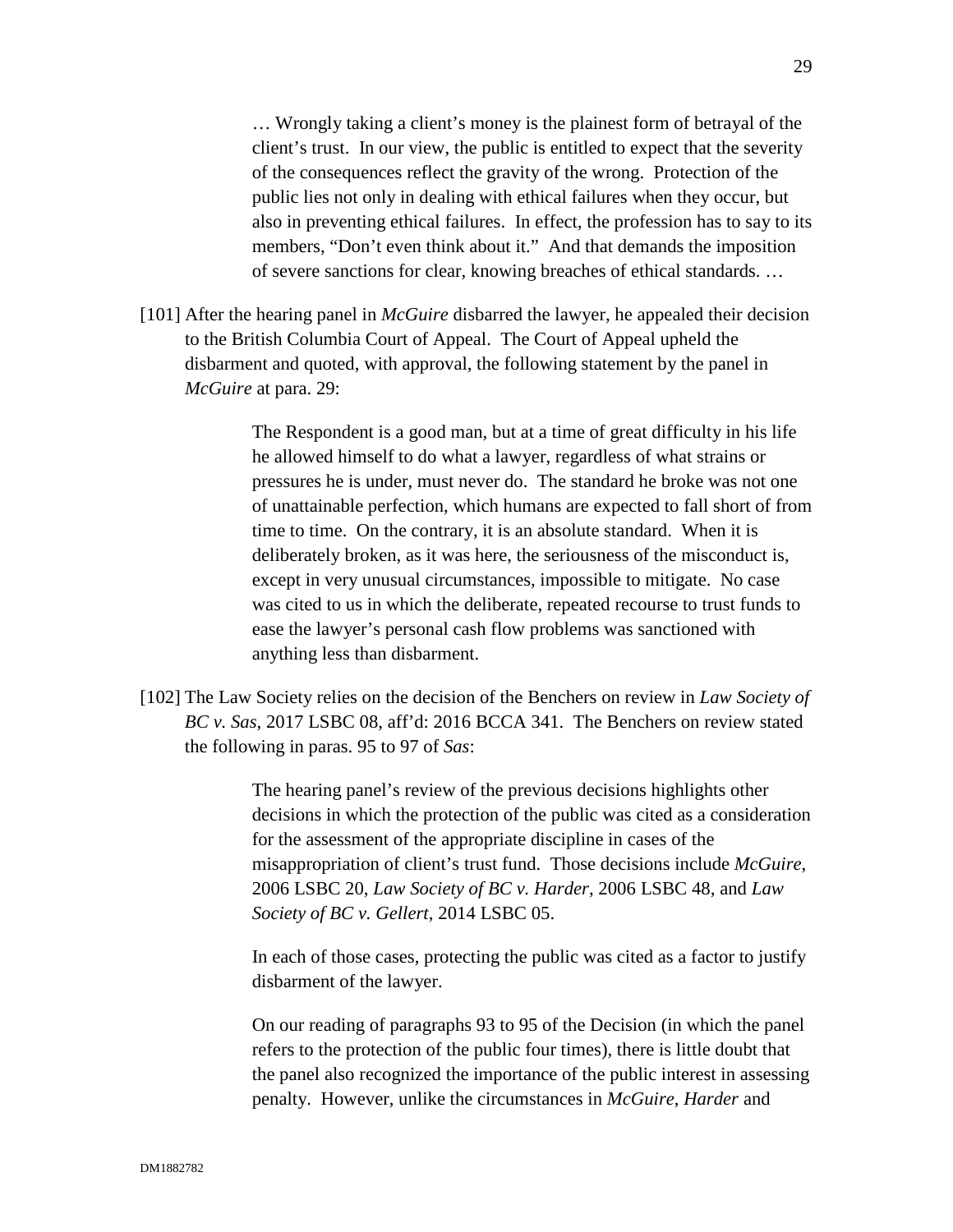*Gellert*, the fact that the mitigating *Ogilvie* factors outweighed the aggravating factors allowed the panel to depart from disbarment as the appropriate penalty for misappropriation of trust funds.

- [103] In *Sas*, the lawyer, who had been a sole practitioner, joined a firm of lawyers and needed to deal with small amounts of monies held in trust for clients as retainers where, in most cases, the legal services had been completed and the client had been billed. She misappropriated monies from 23 of these clients by preparing bills that were not sent to them and using monies held in trust for them to pay those bills. The amount involved was less than \$2,000 and her actions were motivated by administrative convenience and not monetary enrichment. The hearing panel found her previous character was unblemished and that she was an excellent lawyer with an enviable record both as counsel and with respect to her contributions to the legal profession and society generally. The hearing panel concluded it was unnecessary to take disciplinary action to ensure her remediation or rehabilitation but that it was important that their decision act as a deterrent to lawyers who might be tempted to improperly take monies held in trust for clients for administrative convenience. The lawyer was suspended for a period of four months.
- [104] In *Harder*, the lawyer misappropriated an amount of up to \$56,625 from approximately 20 clients and used those funds to support the continuation of his practice and to pay his living expenses when his health was significantly deteriorating. Prior to his illness he had been a high profile volunteer in his community, having served as a city councillor, a member of the Human Rights Commission and a trustee and vice-chair of the hospital board. The lawyer was disbarred. The panel in *Harder* stated the following at para. 57:

In circumstances such as these, it is our opinion that the protection of the public demands that this Respondent be disbarred and this decision is necessary not just because we must ensure that this Respondent is no longer able to practise and that we provide a safeguard to the public by this action, but also we must generally deter any other member of the Law Society who might think that deteriorating health will offer a defence to a misappropriation scheme such that disbarment will not necessarily follow in the result.

[105] In *Gellert*, the lawyer misappropriated approximately \$14,500 of monies held in trust for 31 clients over a period of two years. The lawyer was disbarred. At paras. 43 and 44, the panel stated the following: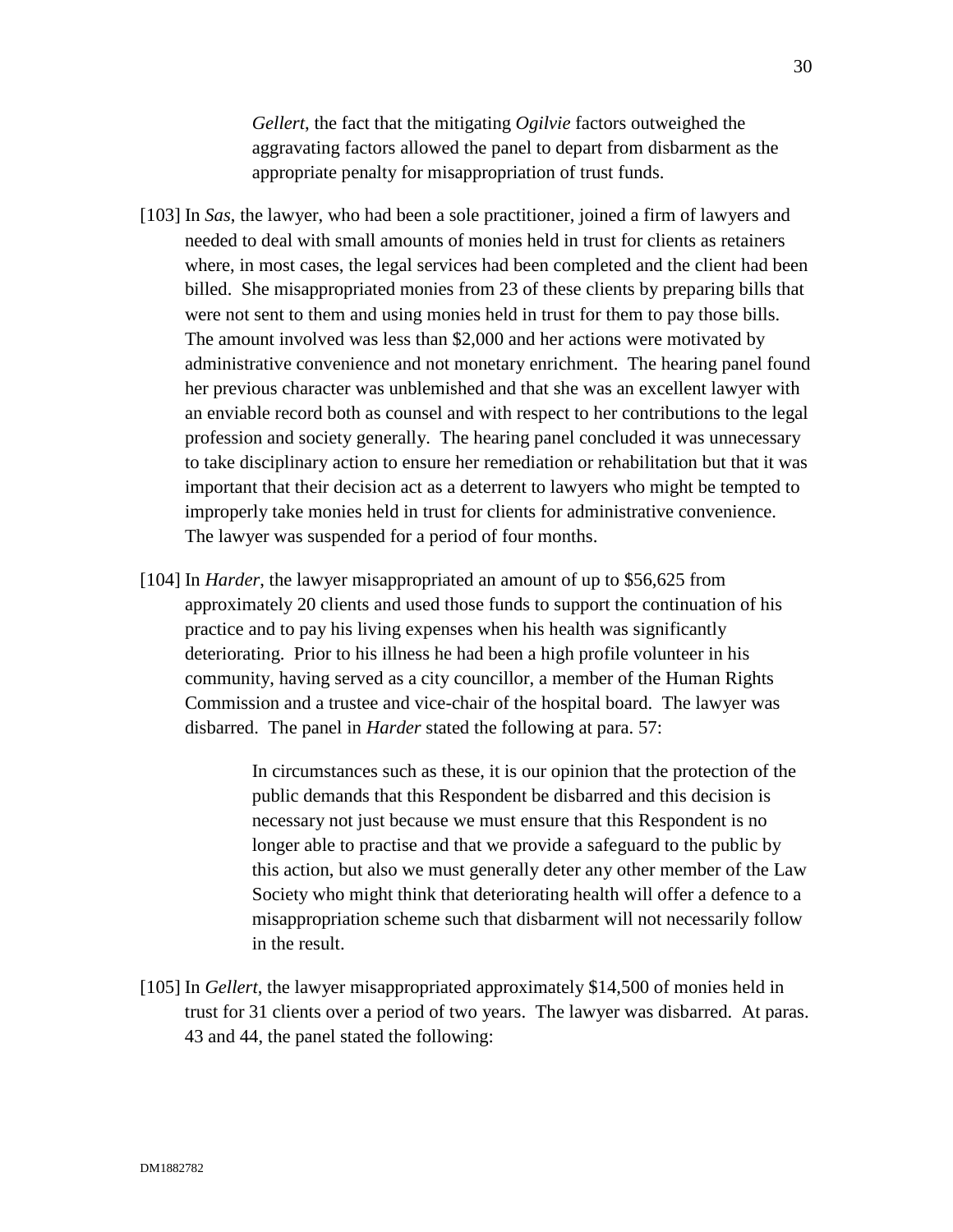Granted, disbarment is the most serious penalty available, and will often have a drastic impact on many aspects of a lawyer's life, including his or her economic well-being, sense of self and reputation in the community.

Yet this sanction is usually imposed for deliberate misappropriation from a client – almost always where the amount is substantial (*Harder*, para. 9; *MacKenzie*, *Lawyers and Ethics: Professional Regulation and Discipline*, loose-leaf (Toronto: Carswell, 1993), p. 26-1) – because in such cases disbarment is usually the only means of fulfilling the goal of protecting the public and preserving public confidence in the legal profession. Deliberate misappropriation of funds is among the very most serious betrayals of a client's trust and constitutes gross dishonesty. Disbarment absolutely ensures no further recurrence of such conduct on the part of the lawyer. It also promotes general deterrence (*McGuire* (BCCA), para. 15; *Goulding*, para. 17; *Harder*, para. 57). And disbarring a lawyer who has deliberately misappropriated client funds is usually the only way to maintain public confidence in the legal profession.

- [106] Of the *Ogilvie* factors that are relevant to this case, I believe the most important are the nature and gravity of the conduct and the need to ensure the public's confidence in the integrity of the profession.
- [107] For a period of more than 18 months, Mr. Kaminski regularly misappropriated monies from his partners. During this period of time he also took monies that had been paid to his law firm and were held in trust as retainers for clients without the knowledge or consent of those clients and before he had performed the legal services for which those retainers had been paid. By doing so, he misappropriated those monies from his clients. While he later performed the services for which the retainers were paid, that does not change the fact that, at the time he took the monies, he was not entitled to them and by doing so he committed theft.
- [108] Mr. Kaminski continued to misappropriate these monies because he needed the money to meet his financial obligations. While he was undoubtedly suffering mental and emotional stress as a result of his financial circumstances, these difficulties do not justify his wrongful acts.
- [109] In order to conceal the fact that he was stealing money he fabricated fictitious accounting errors and lied to members of his firm. As well, he unlawfully used his signing authority as a partner to endorse cheques payable to his firm for deposit to an account maintained by his personal law corporation.